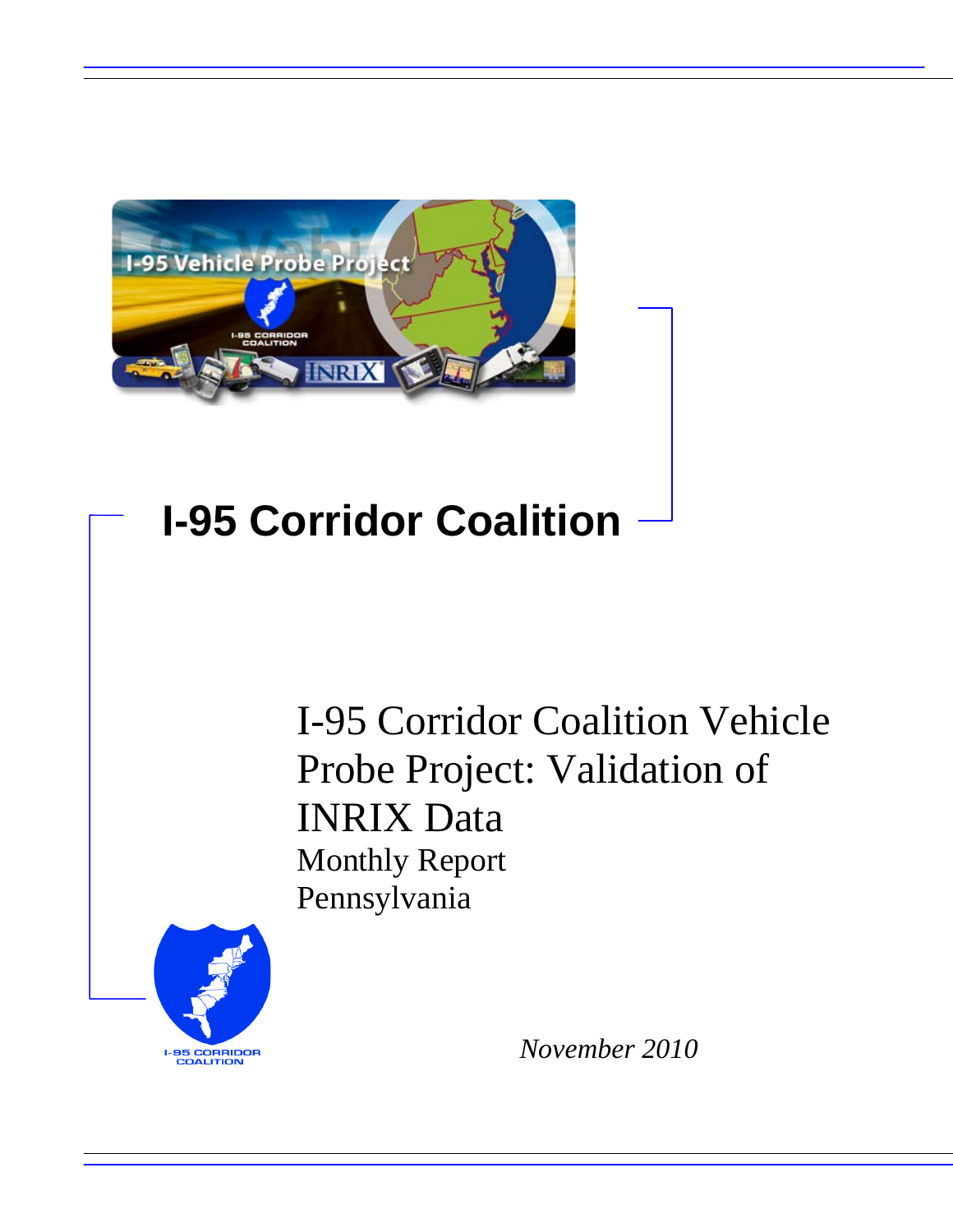# **I-95 CORRIDOR COALITION VEHICLE PROBE PROJECT: VALIDATION OF INRIX DATA NOVEMBER 2010**

# *Monthly Report*

*Prepared for:*

I-95 Corridor Coalition

*Sponsored by:*

I-95 Corridor Coalition

*Prepared by:*

Ali Haghani, Masoud Hamedi, Kaveh Farokhi Sadabadi University of Maryland, College Park

*Acknowledgements:*

The research team would like to express its gratitude for the assistance it received from the state highway officials in Delaware, Maryland, New Jersey, North Carolina, Virginia, and Pennsylvania during the course of this study. Their effort was instrumental during the data collection phase of the project. This report would not have been completed without their help.

*November 2010*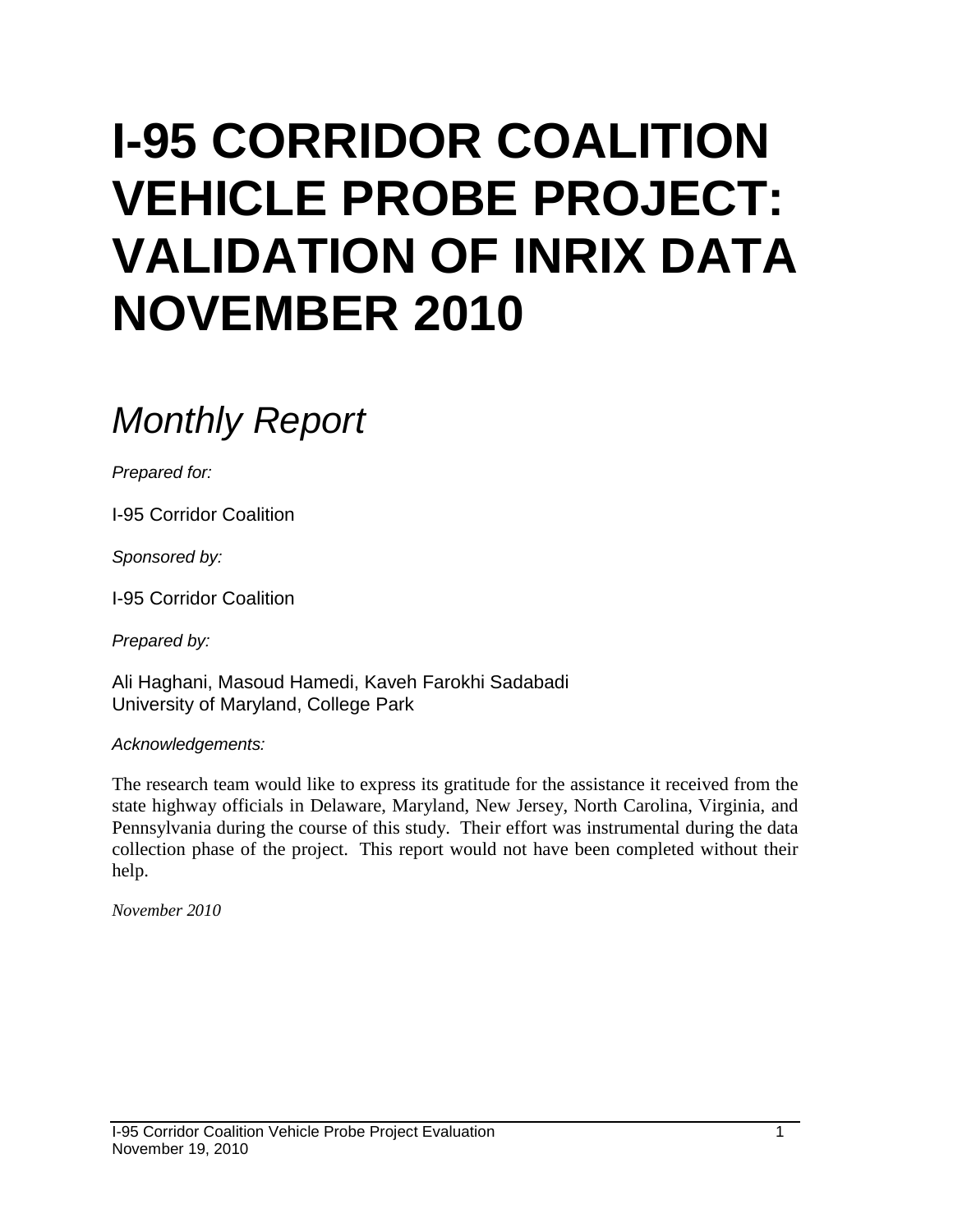# **Evaluation Results for the State of Pennsylvania**

# *Executive Summary*

Travel time samples were collected along approximately 8 freeway miles and 10 miles of arterials from Thursday, August 19, 2010 through Monday, August 30, 2010 in Pennsylvania. Freeway segments were located along I-76, the Schuylkill Expressway mostly within Philadelphia. The arterial data segments were from US Route 1 between I-76 and PA Route 3. Data collected were compared with travel time and speed data reported by INRIX as part of the I-95 Vehicle Probe project. The freeway validation data below represents approximately 965 hours of observations along six freeway segments, totaling approximately 8 miles.

ES Table 1, below summarizes the results of the comparison between the validation data and the INRIX data for freeway segments during this period. As shown, both the average absolute speed error and speed error bias were within specification for all speed bins. Even when errors are measured against the mean (rather than the SEM band), INRIX data quality meets contract quality standards for both the average absolute speed error (AASE) and the Speed Error Bias (SEB).

|                  | <b>ES Table 1 - Pennsylvania Evaluation Summary</b>                                        |            |                                          |            |                       |                  |  |  |  |  |  |
|------------------|--------------------------------------------------------------------------------------------|------------|------------------------------------------|------------|-----------------------|------------------|--|--|--|--|--|
|                  | Avg. Absolute Speed<br>Error<br>(<10                                                       |            | <b>Speed Error Bias</b><br>$(<5$ mph $)$ |            | Number of<br>5 Minute | Hours of<br>Data |  |  |  |  |  |
|                  | Comparison                                                                                 | Comparison | Comparison                               | Comparison | Samples               | Collection       |  |  |  |  |  |
| <b>Speed Bin</b> | w ith SEM Band                                                                             | w ith Mean | w ith SEM Band                           | w ith Mean |                       |                  |  |  |  |  |  |
| 0-30 MPH         | 4.70<br>5.70                                                                               |            | 2.70                                     | 3.00       | 2414                  | 201.2            |  |  |  |  |  |
| 30-45 MPH        | 4.20                                                                                       | 5.80       | 1.40                                     | 1.90       | 926                   | 77.2             |  |  |  |  |  |
| 45-60 MPH        | 2.30                                                                                       | 3.90       | $-1.00$                                  | $-1.20$    | 6947                  | 578.9            |  |  |  |  |  |
| $>60$ MPH        | 2.40                                                                                       | 5.30       | $-2.20$                                  | $-4.90$    | 1284                  | 107.0            |  |  |  |  |  |
| All Speeds       | 2.96                                                                                       | 4.58       | $-0.17$                                  | $-0.49$    | 11571                 | 964.3            |  |  |  |  |  |
| roadway.         | Based upon data collected from August 19, 2010 through August 30, 2010 across 8.2 miles of |            |                                          |            |                       |                  |  |  |  |  |  |

As part of the on-going validation process, vehicle probe data from each state is validated on a rotating basis. Since the inception of the validation process, data on roadways in the Pennsylvania were validated on two occasions: January 2010, and August 2010. These two validations represent more than 2600 hours of observations along approximately 18 miles of freeway segments in Pennsylvania. ES Table 2 provides a summary of the cumulative validation effort. As shown, the absolute average speed error and speed error bias are within specification for all speed bins.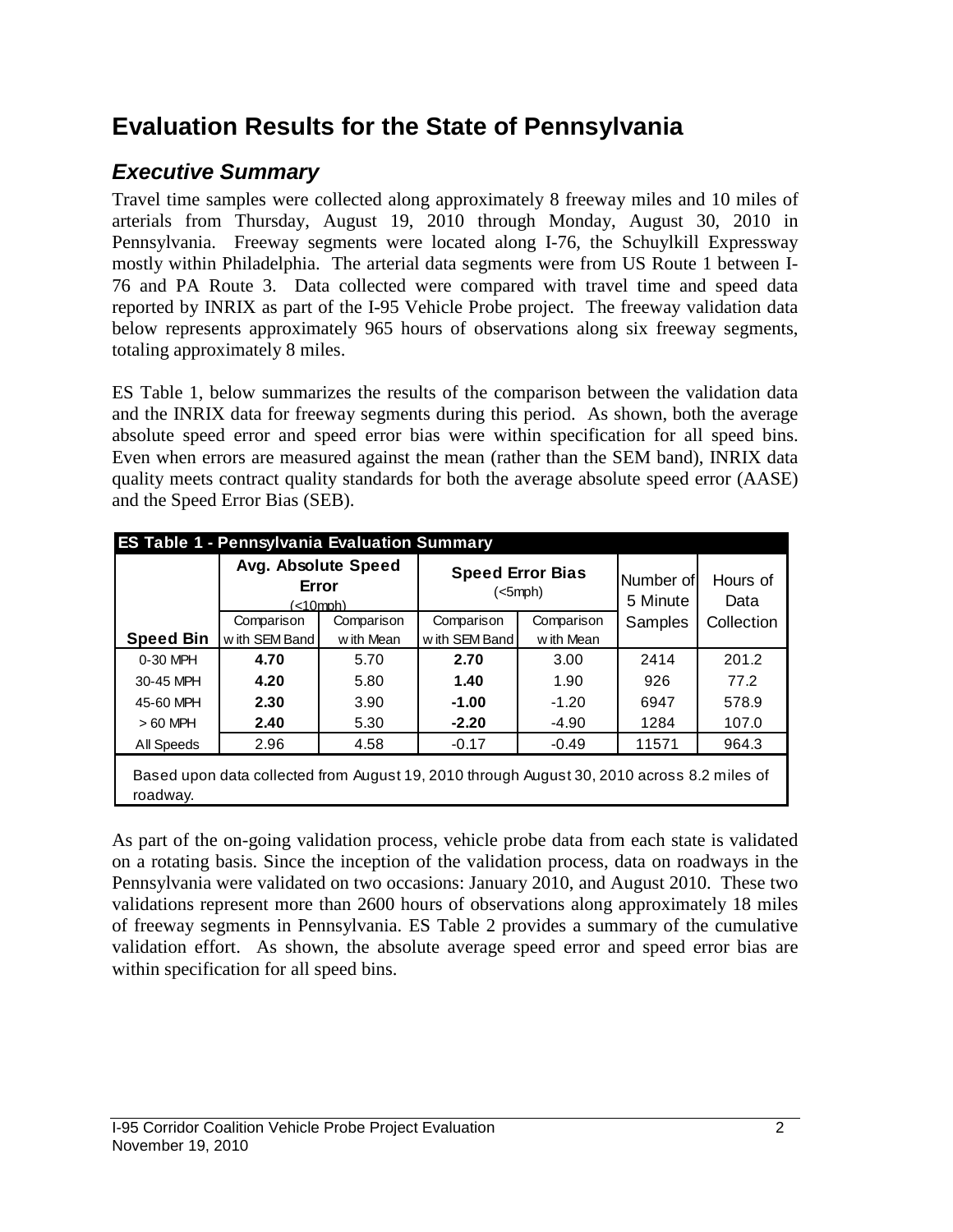|                  | <b>ES Table 2 - Pennsylvania - Cumulative to Date</b> |      |                             |                          |                                  |                             |  |  |  |  |  |  |
|------------------|-------------------------------------------------------|------|-----------------------------|--------------------------|----------------------------------|-----------------------------|--|--|--|--|--|--|
|                  | Avg. Absolute Speed<br>Error<br>(<10mph)              |      | <b>Speed Error Bias</b>     | $(<5$ mph $)$            |                                  |                             |  |  |  |  |  |  |
| <b>Speed Bin</b> | Comparison<br>with SEM Band                           |      | Comparison<br>with SEM Band | Comparison<br>w ith Mean | Number of 5<br>Minute<br>Samples | Hours of Data<br>Collection |  |  |  |  |  |  |
| $0-30$ MPH       | 4.90                                                  | 5.92 | 2.68                        | 2.94                     | 2714                             | 226.2                       |  |  |  |  |  |  |
| 30-45 MPH        | 5.07                                                  | 6.67 | 1.31                        | 1.75                     | 1340                             | 111.7                       |  |  |  |  |  |  |
| 45-60 MPH        | 2.30                                                  | 4.06 | $-0.72$                     | $-0.72$                  | 11523                            | 960.3                       |  |  |  |  |  |  |
| $>60$ MPH        | 3.23                                                  | 5.85 | $-3.12$                     | $-5.45$                  | 15860                            | 1321.7                      |  |  |  |  |  |  |
| All Speeds       | 3.11                                                  | 5.24 | $-1.55$                     | $-2.69$                  | 31437                            | 2619.8                      |  |  |  |  |  |  |
|                  |                                                       |      |                             |                          |                                  |                             |  |  |  |  |  |  |

Travel time samples collected along US Route 1 were compared with travel time and speed data reported by INRIX as part of this project. The arterial data is included for informational purposes noting that INRIX has volunteered arterial data at no cost to the Coalition for the first three years, and that the method to evaluate quality on arterial roadways has not been fully evaluated. The Coalition is currently in the process of developing appropriate quality metrics and validation methods.

### *Data Collection*

Bluetooth sensor deployments in Pennsylvania started on Thursday, August 19, 2010. The actual deployments in Pennsylvania were performed with the assistance of Pennsylvania Department of Transportation (PennDOT) personnel. Sensors remained in the same position until they were retrieved two weeks later on Monday, August 30, 2010. This round of data collections in Pennsylvania was designed to cover segments of the highways along which both recurrent and non-recurrent congestions could be expected during both peak and off-peak periods.

Figure 1 presents snapshots of the roadway segments over which Bluetooth sensors were deployed in Pennsylvania. In this figure, red segments represent freeway segments while the blue color indicates the arterial segments selected for analysis in this round of validation.

Table 1 presents a list of specific TMC segments that were selected as the validation sample in Pennsylvania. These segments cover a total length of over 8 freeway miles and 10 arterial miles. Since some TMC segments in this corridor are less than one mile long, when appropriate, consecutive TMC segments are combined to form path segments longer than one mile. In total, in this document results of validation performed on six freeway segments are reported; all of which are path segments combined from multiple standard TMC segments. The coordinates of the locations at which the Bluetooth sensors were deployed throughout the state of Pennsylvania are highlighted in Table 2. It should be noted that the configuration of consecutive TMC segments is such that the endpoint of one TMC segment and the start point of the next TMC segment are overlapping, so one Bluetooth sensor in that location is covering both TMC segments.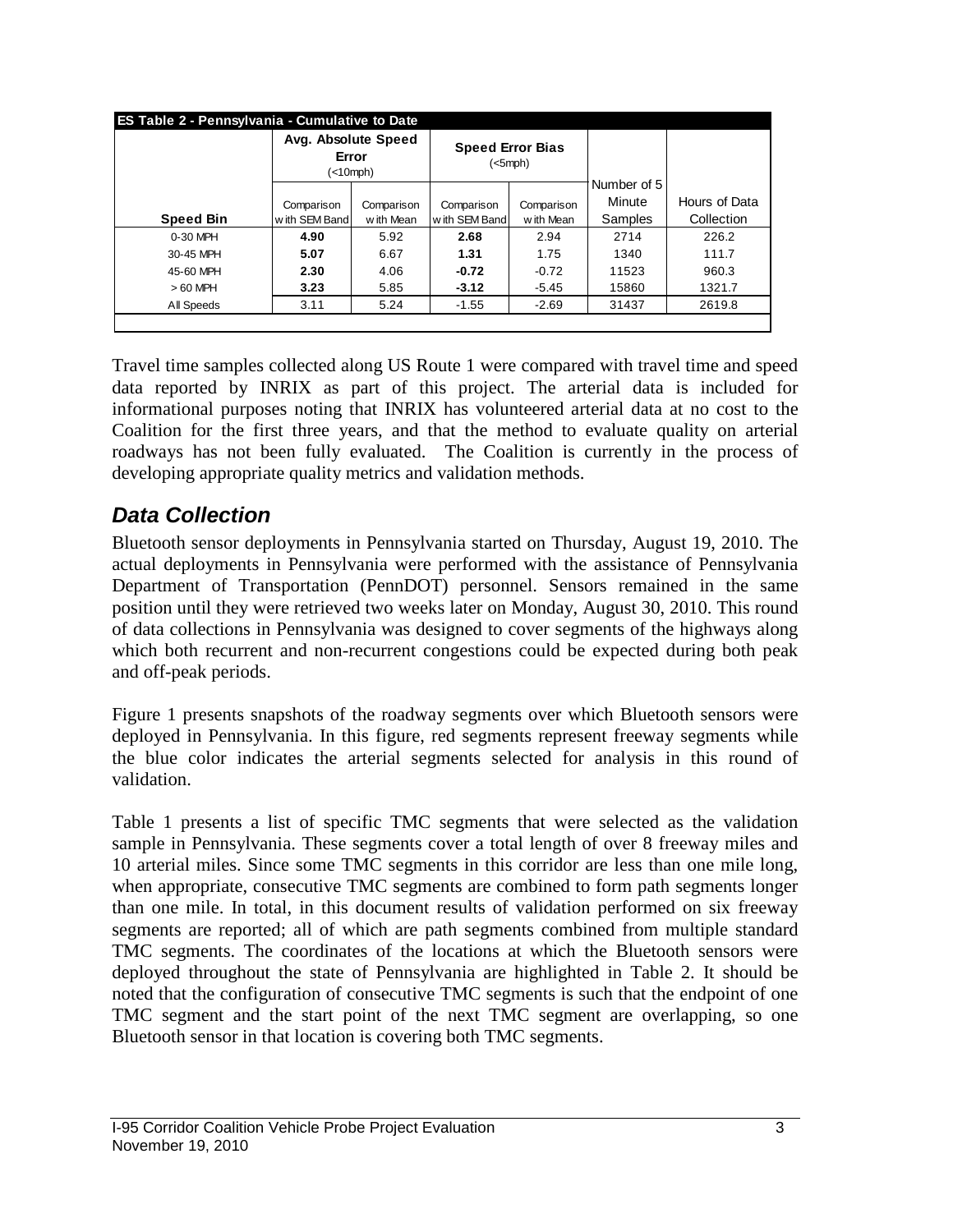Finally, Table 3 summarizes the segment definitions used in the validation process which also presents the distances that have been used in the estimation of Bluetooth speeds based on travel times. Details of the algorithm used to estimate equivalent path travel times based on INRIX data feeds for individual TMC segments are provided in the November 2009 report. This algorithm finds an equivalent INRIX travel time (and therefore travel speed) corresponding to each sample Bluetooth travel time observation on the path segment of interest.

## *Analysis of Results*

Table 4 summarizes the data quality measures obtained as a result of comparison between Bluetooth and all reported INRIX speeds. In all speed bins, INRIX data meets the data quality measures set forth in the contract when errors are measured as a distance from the 1.96 times the standard error band.

Table 5 shows the percentage of the time intervals that fall within 5 mph of the SEM band and the mean for each speed bin for all TMC segments in Pennsylvania. Tables 6 and 7 present detailed data for individual TMC segments in Pennsylvania in similar format as Tables 4 and 5, respectively.

Figures 2 and 3 show the overall speed error biases for different speed bins, and the average absolute speed errors for all validation segments in Pennsylvania, respectively. These figures correspond to Table 4.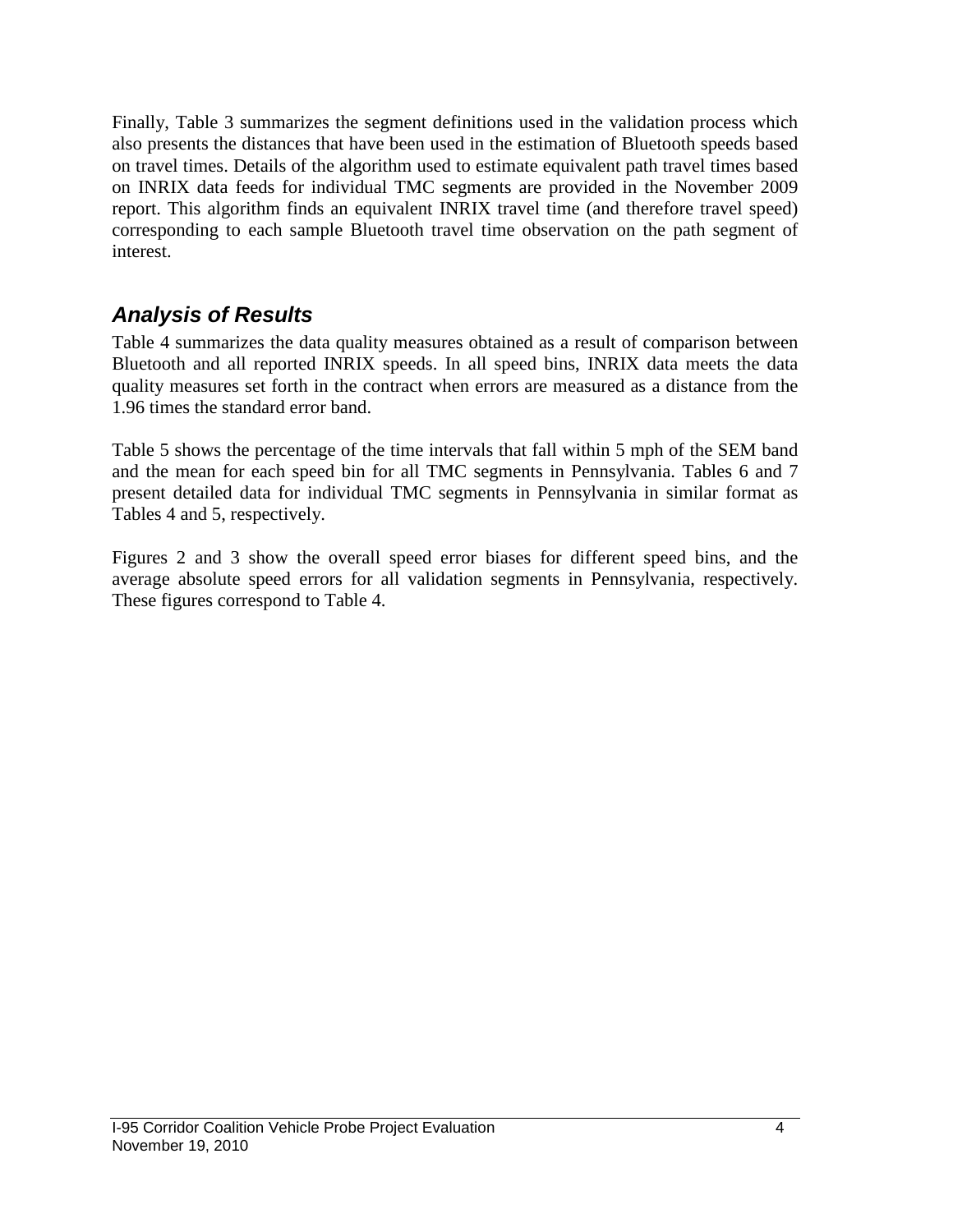

**Figure 1 TMC segments selected for validation in Pennsylvania**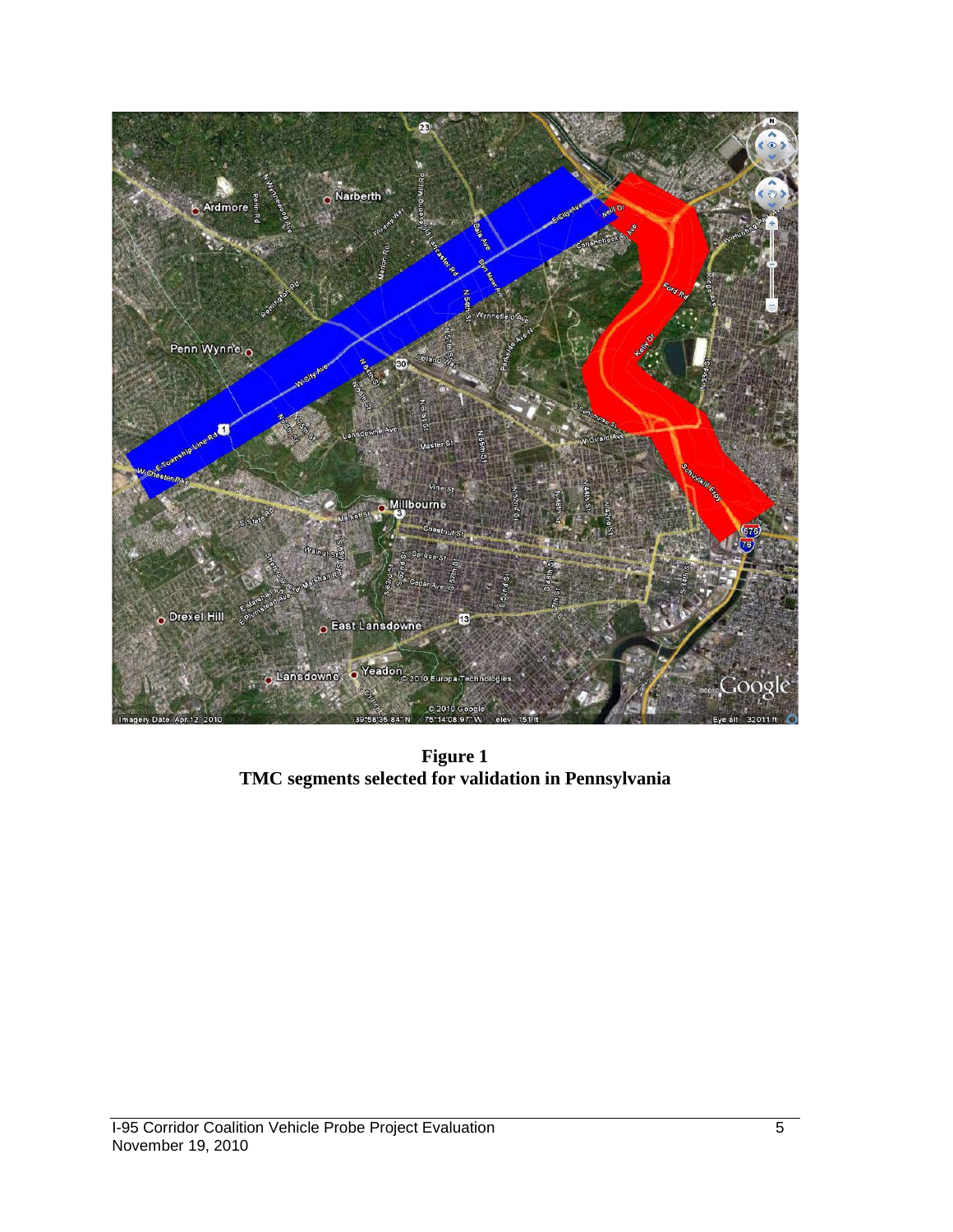|                 |             |                |                                  |                                  |                   |                  | <b>LENGTH</b> |
|-----------------|-------------|----------------|----------------------------------|----------------------------------|-------------------|------------------|---------------|
| <b>TYPE</b>     | TMC         | <b>HIGHWAY</b> | <b>STARTING AT</b>               | <b>ENDING AT</b>                 | <b>COUNTY</b>     | <b>DIRECTION</b> | (mile)        |
|                 |             |                | <b>US-1/CITY AVE/EXIT</b>        |                                  |                   |                  |               |
| Freeway         | $103+04271$ | $I-76$         | 340/EXIT 339                     | <b>US-1/EXIT 340/EXIT 339</b>    | PHILADELPHIA      | <b>EASTBOUND</b> | 0.6           |
| Freeway         | $103+04272$ | $I-76$         | <b>US-1/EXIT 340/EXIT 339</b>    | <b>MONTGOMERY DR/EXIT 341</b>    | PHILADELPHIA      | <b>EASTBOUND</b> | 1.1           |
| Freeway         | 103P04272   | $I-76$         | <b>MONTGOMERY DR/EXIT 341</b>    | <b>MONTGOMERY DR/EXIT 341</b>    | PHILADELPHIA      | <b>EASTBOUND</b> | 0.4           |
|                 |             |                |                                  | US-30/US-13/GIRARD               |                   |                  |               |
| Freeway         | $103+04273$ | $I-76$         | <b>MONTGOMERY DR/EXIT 341</b>    | <b>AVE/EXIT 342</b>              | PHILADELPHIA      | <b>EASTBOUND</b> | 0.6           |
|                 |             |                | $US-30/US-13/GIRARD$             | US-30/US-13/GIRARD               |                   |                  |               |
| Freeway         | 103P04273   | $I-76$         | <b>AVE/EXIT 342</b>              | <b>AVE/EXIT 342</b>              | PHILADELPHIA      | <b>EASTBOUND</b> | 0.3           |
|                 |             |                | US-30/US-13/GIRARD               |                                  |                   |                  |               |
| Freeway         | $103+04274$ | $I-76$         | <b>AVE/EXIT 342</b>              | <b>SPRING GARDEN ST/EXIT 343</b> | PHILADELPHIA      | <b>EASTBOUND</b> | 0.9           |
| Freeway         | 103P04274   | $I-76$         | <b>SPRING GARDEN ST/EXIT 343</b> | <b>SPRING GARDEN ST/EXIT 343</b> | PHILADELPHIA      | <b>EASTBOUND</b> | 0.2           |
| Freeway         | 103N04274   | $I-76$         | <b>SPRING GARDEN ST/EXIT 343</b> | <b>SPRING GARDEN ST/EXIT 343</b> | PHILADELPHIA      | <b>WESTBOUND</b> | 0.2           |
|                 |             |                |                                  | US-30/US-13/GIRARD               |                   |                  |               |
| Freeway         | 103-04273   | $I-76$         | <b>SPRING GARDEN ST/EXIT 343</b> | <b>AVE/EXIT 342</b>              | PHILADELPHIA      | <b>WESTBOUND</b> | 1.2           |
|                 |             |                | $US-30/US-13/GIRARD$             | US-30/US-13/GIRARD               |                   |                  |               |
| Freeway         | 103N04273   | $I-76$         | <b>AVE/EXIT 342</b>              | <b>AVE/EXIT 342</b>              | PHILADELPHIA      | <b>WESTBOUND</b> | 0.2           |
|                 |             |                | $US-30/US-13/GIRARD$             |                                  |                   |                  |               |
| Freeway         | 103-04272   | $I-76$         | <b>AVE/EXIT 342</b>              | <b>MONTGOMERY DR/EXIT 341</b>    | PHILADELPHIA      | <b>WESTBOUND</b> | 0.2           |
| Freeway         | 103N04272   | $I-76$         | <b>MONTGOMERY DR/EXIT 341</b>    | MONTGOMERY DR/EXIT 341           | PHILADELPHIA      | <b>WESTBOUND</b> | 0.6           |
| Freeway         | 103-04271   | $I-76$         | <b>MONTGOMERY DR/EXIT 341</b>    | <b>US-1/EXIT 340/EXIT 339</b>    | PHILADELPHIA      | <b>WESTBOUND</b> | 1.0           |
|                 |             |                |                                  | US-1/CITY AVE/EXIT 340/EXIT      |                   |                  |               |
| Freeway         | 103-04270   | $I-76$         | <b>US-1/EXIT 340/EXIT 339</b>    | 339                              | <b>MONTGOMERY</b> | <b>WESTBOUND</b> | 0.6           |
| <b>SUBTOTAL</b> |             |                |                                  |                                  |                   |                  | 8.2           |

**Table 1 Traffic Message Channel segments picked for validation in Pennsylvania**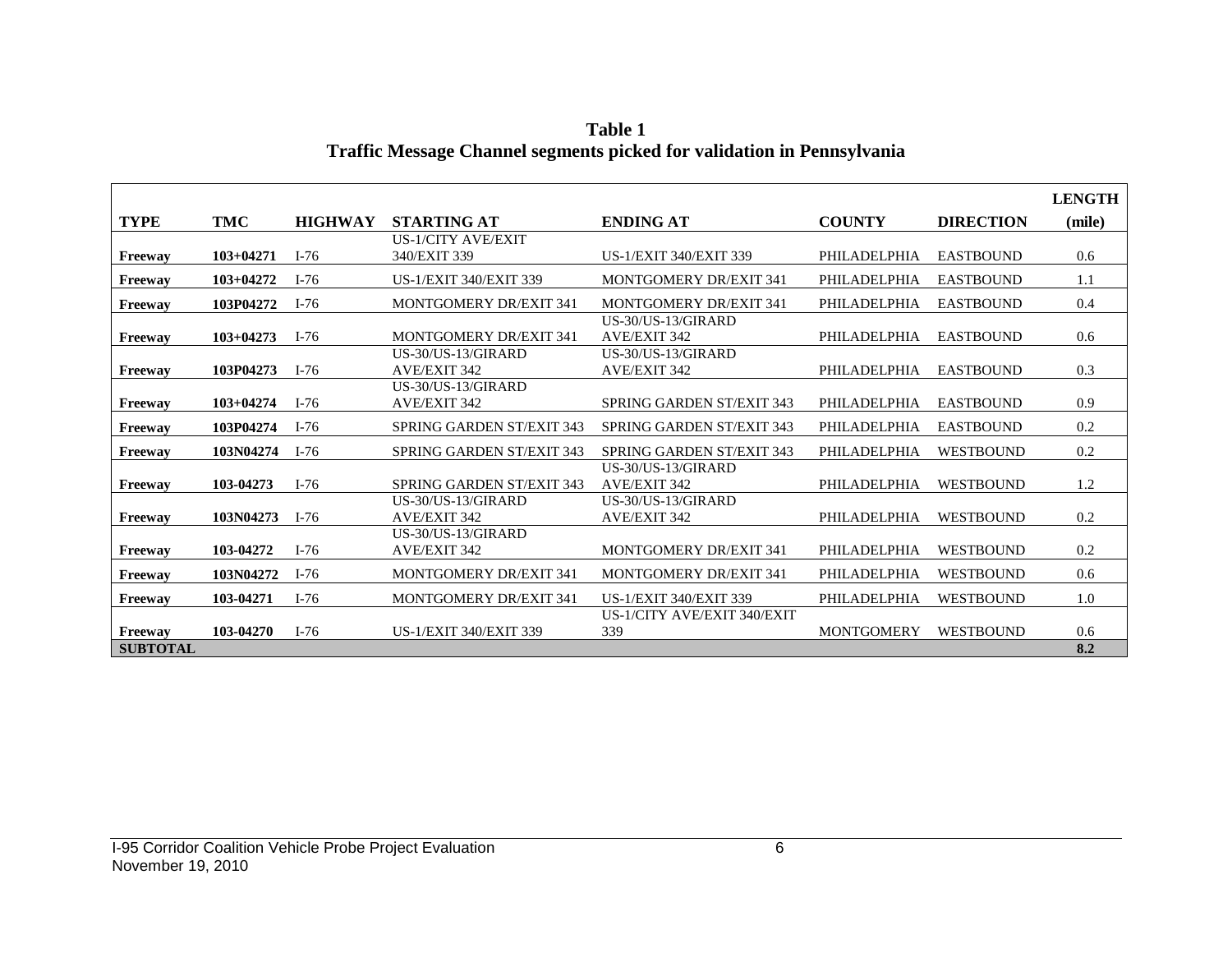|                 |               |                |                                                        |                                                        |                   |                   | <b>LENGTH</b> |
|-----------------|---------------|----------------|--------------------------------------------------------|--------------------------------------------------------|-------------------|-------------------|---------------|
| <b>TYPE</b>     | <b>TMC</b>    | <b>HIGHWAY</b> | <b>STARTING AT</b>                                     | <b>ENDING AT</b>                                       | <b>COUNTY</b>     | <b>DIRECTION</b>  | (mile)        |
| <b>Arterial</b> | 103-04934     | $US-1$         | PRESIDENTIAL BLVD                                      | PRESIDENTIAL BLVD                                      | PHILADELPHIA      | <b>SOUTHBOUND</b> | 0.0           |
| <b>Arterial</b> | 103N04934     | $US-1$         | PRESIDENTIAL BLVD                                      | PRESIDENTIAL BLVD                                      | PHILADELPHIA      | <b>SOUTHBOUND</b> | 0.1           |
| <b>Arterial</b> | 103-04826     | $US-1$         | PRESIDENTIAL BLVD                                      | <b>BELMONT AVE</b>                                     | <b>MONTGOMERY</b> | <b>SOUTHBOUND</b> | 0.6           |
| <b>Arterial</b> | 103-04824     | $US-1$         | <b>BELMONT AVE</b>                                     | PA-23/CONSHOHOCKEN<br>STATE RD (BALA CYNWYD)<br>(WEST) | <b>MONTGOMERY</b> | <b>SOUTHBOUND</b> | 0.4           |
|                 |               |                | PA-23/CONSHOHOCKEN                                     |                                                        |                   |                   |               |
| <b>Arterial</b> | 103-04823     | $US-1$         | STATE RD (BALA CYNWYD)<br>(WEST)                       | 54TH ST (BALA CYNWYD)<br>(EAST)                        | <b>MONTGOMERY</b> | <b>SOUTHBOUND</b> | 0.6           |
| <b>Arterial</b> | 103-04821     | $US-1$         | 54TH ST (BALA CYNWYD)<br>(EAST)                        | <b>US-30/LANCASTER AVE</b>                             | <b>MONTGOMERY</b> | <b>SOUTHBOUND</b> | 1.2           |
| <b>Arterial</b> | 103-05623     | $US-1$         | <b>US-30/LANCASTER AVE</b>                             | <b>HAVERFORD RD/HAVERFORD</b><br><b>AVE</b>            | <b>MONTGOMERY</b> | <b>SOUTHBOUND</b> | 1.0           |
| <b>Arterial</b> | 103-05622     | $US-1$         | <b>HAVERFORD</b><br><b>RD/HAVERFORD AVE</b>            | PA-3/W CHESTER PIKE                                    | <b>DELAWARE</b>   | <b>SOUTHBOUND</b> | 1.5           |
| <b>Arterial</b> | $103+05623$   | $US-1$         | <b>PA-3/W CHESTER PIKE</b>                             | HAVERFORD RD/HAVERFORD<br><b>AVE</b>                   | <b>MONTGOMERY</b> | <b>NORTHBOUND</b> | 1.6           |
| <b>Arterial</b> | $103 + 04821$ | $US-1$         | <b>HAVERFORD</b><br><b>RD/HAVERFORD AVE</b>            | <b>US-30/LANCASTER AVE</b>                             | <b>MONTGOMERY</b> | <b>NORTHBOUND</b> | 1.0           |
| <b>Arterial</b> | $103+04822$   | $US-1$         | <b>US-30/LANCASTER AVE</b>                             | 54TH ST (BALA CYNWYD)<br>(WEST)                        | <b>MONTGOMERY</b> | <b>NORTHBOUND</b> | 1.2           |
| <b>Arterial</b> | $103 + 04824$ | $US-1$         | 54TH ST (BALA CYNWYD)<br>(WEST)                        | PA-23/CONSHOHOCKEN<br>STATE RD (BALA CYNWYD)<br>(WEST) | <b>MONTGOMERY</b> | <b>NORTHBOUND</b> | 0.6           |
| <b>Arterial</b> | $103+04826$   | $US-1$         | PA-23/CONSHOHOCKEN<br>STATE RD (BALA CYNWYD)<br>(WEST) | <b>BELMONT AVE</b>                                     | <b>MONTGOMERY</b> | <b>NORTHBOUND</b> | 0.4           |
| <b>Arterial</b> | $103 + 04827$ | $US-1$         | <b>BELMONT AVE</b>                                     | PRESIDENTIAL BLVD                                      | PHILADELPHIA      | <b>NORTHBOUND</b> | 0.6           |
| <b>Arterial</b> | 103P04934     | $US-1$         | PRESIDENTIAL BLVD                                      | PRESIDENTIAL BLVD                                      | PHILADELPHIA      | <b>NORTHBOUND</b> | 0.1           |
| <b>SUBTOTAL</b> |               |                |                                                        |                                                        |                   |                   | 10.5          |
| <b>TOTAL</b>    |               |                |                                                        |                                                        |                   |                   | 18.7          |

**Table 1 Traffic Message Channel segments picked for validation in Pennsylvania (Cont'd)**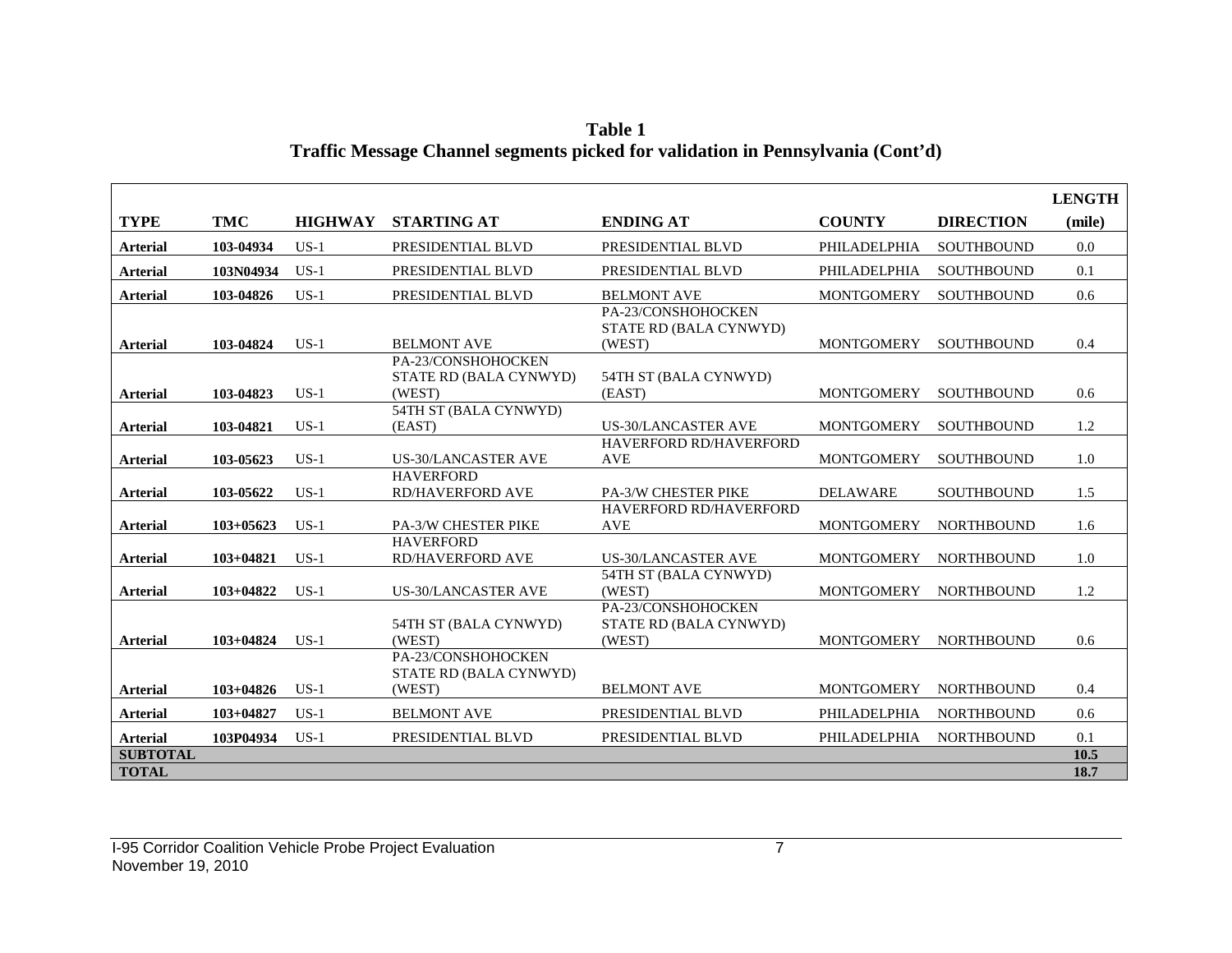| Table 2                                                                                            |
|----------------------------------------------------------------------------------------------------|
| TMC segment lengths and distances between sensor deployment locations in the state of Pennsylvania |

| <b>SEGMENT</b>  |               |           |              | <b>STANDARD TMC</b> |                        |        |              | <b>SENSOR DEPLOYMENT</b> |           |              |
|-----------------|---------------|-----------|--------------|---------------------|------------------------|--------|--------------|--------------------------|-----------|--------------|
| <b>TYPE</b>     | TMC           |           | Endpoint (1) |                     | Endpoint (2)<br>Length |        | Endpoint (1) |                          |           | Endpoint (2) |
|                 |               | Lat       | Long         | Lat                 | Long                   | (mile) | Lat          | Long                     | Lat       | Long         |
| Freeway         | $103 + 04271$ | 40.008051 | $-75.202680$ | 40.001903           | $-75.194926$           | 0.63   | 40.007112    | -75.200397               | 40.001123 | -75.195185   |
| Freeway         | 103+04272     | 40.001903 | -75.194926   | 39.989505           | $-75.206251$           | 1.09   | 40.001123    | -75.195185               | 39.988680 | $-75.207245$ |
| Freeway         | 103P04272     | 39.989505 | $-75.206251$ | 39.983748           | -75.208294             | 0.42   | 39.988680    | -75.207245               |           |              |
| Freeway         | $103+04273$   | 39.983748 | $-75.208294$ | 39.977270           | $-75.200158$           | 0.64   |              |                          | 39.976917 | -75.199192   |
| <b>Freeway</b>  | 103P04273     | 39.977270 | $-75.200158$ | 39.976132           | $-75.195617$           | 0.25   | 39.976917    | -75.199192               | 39.977035 | -75.199242   |
| Freeway         | $103 + 04274$ | 39.976132 | -75.195617   | 39.965990           | $-75.186671$           | 0.89   | 39.977035    | -75.199242               |           |              |
| Freeway         | 103P04274     | 39.965990 | $-75.186671$ | 39.963801           | $-75.184349$           | 0.20   |              |                          | 39.962502 | $-75.183522$ |
| Freeway         | 103N04274     | 39.963765 | $-75.184112$ | 39.966172           | $-75.186689$           | 0.22   | 39.963645    | -75.183902               | 39.967020 | -75.187525   |
| Freeway         | 103-04273     | 39.966172 | -75.186689   | 39.977758           | $-75.201107$           | 1.20   | 39.967020    | -75.187525               | 39.978733 | $-75.202563$ |
| Freeway         | 103N04273     | 39.977758 | $-75.201107$ | 39.979898           | $-75.204722$           | 0.24   | 39.978733    | $-75.202563$             |           |              |
| Freeway         | 103-04272     | 39.979898 | -75.204722   | 39.982587           | -75.207779             | 0.25   |              |                          |           |              |
| Freeway         | 103N04272     | 39.982587 | -75.207779   | 39.990121           | $-75.205331$           | 0.56   |              |                          | 39.990330 | -75.204798   |
| Freeway         | 103-04271     | 39.990121 | -75.205331   | 40.001412           | $-75.194626$           | 1.00   | 39.990330    | -75.204798               |           |              |
| <b>Freeway</b>  | 103-04270     | 40.001412 | $-75.194626$ | 40.007532           | $-75.200576$           | 0.59   |              |                          | 40.008752 | -75.203280   |
| <b>SUBTOTAL</b> |               |           |              |                     |                        | 8.19   |              |                          |           |              |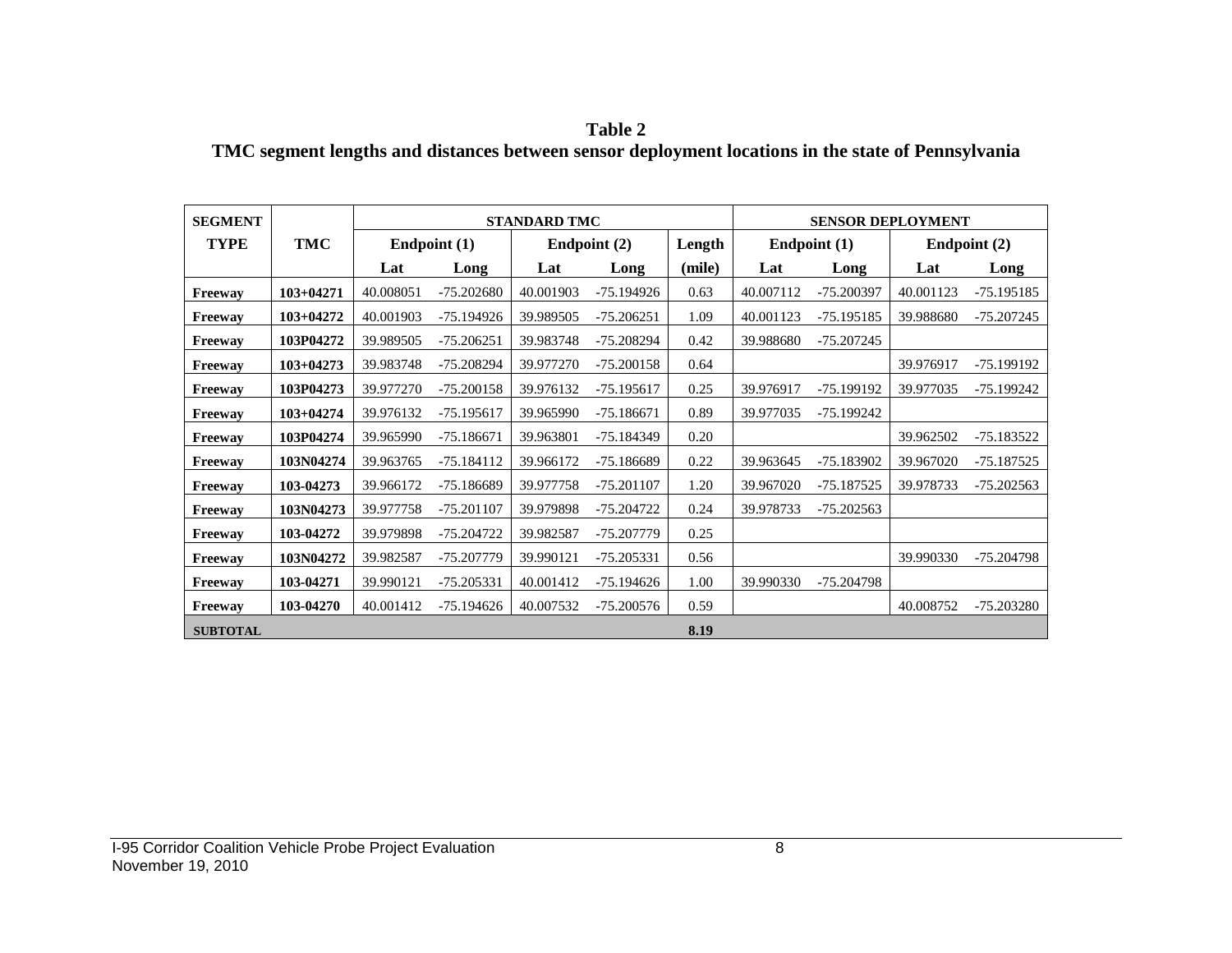**Table 2 TMC segment lengths and distances between sensor deployment locations in the state of Pennsylvania (Cont'd)**

| <b>SEGMENT</b>  |               |           |              | <b>STANDARD TMC</b> |              |        |           | <b>SENSOR DEPLOYMENT</b> |           |              |
|-----------------|---------------|-----------|--------------|---------------------|--------------|--------|-----------|--------------------------|-----------|--------------|
| <b>TYPE</b>     | <b>TMC</b>    |           | Endpoint (1) |                     | Endpoint (2) | Length |           | Endpoint (1)             |           | Endpoint (2) |
|                 |               | Lat       | Long         | Lat                 | Long         | (mile) | Lat       | Long                     | Lat       | Long         |
| <b>Arterial</b> | 103-04934     | 40.009255 | -75.209691   | 40.008964           | $-75.210206$ | 0.03   | 40.009377 | -75.209827               |           |              |
| <b>Arterial</b> | 103N04934     | 40.008964 | $-75.210206$ | 40.008484           | $-75.211145$ | 0.06   |           |                          |           |              |
| <b>Arterial</b> | 103-04826     | 40.008484 | $-75.211145$ | 40.003936           | $-75.220712$ | 0.60   |           |                          |           |              |
| <b>Arterial</b> | 103-04824     | 40.003936 | $-75.220712$ | 40.001256           | -75.226399   | 0.35   |           |                          |           |              |
| <b>Arterial</b> | 103-04823     | 40.001256 | -75.226399   | 39.997069           | -75.235299   | 0.55   |           |                          | 39.988157 | -75.254340   |
| <b>Arterial</b> | 103-04821     | 39.997069 | -75.235299   | 39.988305           | -75.253975   | 1.16   | 39.988157 | $-75.254340$             | 39.980205 | -75.269558   |
| <b>Arterial</b> | 103-05623     | 39.988305 | $-75.253975$ | 39.980175           | $-75.269285$ | 0.99   | 39.980205 | -75.269558               |           |              |
| <b>Arterial</b> | 103-05622     | 39.980175 | -75.269285   | 39.968571           | -75.294302   | 1.55   |           |                          | 39.968288 | -75.295053   |
| <b>Arterial</b> | $103 + 05623$ | 39.968571 | -75.294302   | 39.980175           | $-75.269285$ | 1.55   | 39.968583 | $-75.293905$             |           |              |
| <b>Arterial</b> | 103+04821     | 39.980175 | -75.269285   | 39.988305           | $-75.253975$ | 0.99   |           |                          | 39.988325 | $-75.253658$ |
| <b>Arterial</b> | 103+04822     | 39.988305 | $-75.253975$ | 39.997069           | -75.235299   | 1.16   | 39.988325 | -75.253658               | 39.997070 | $-75.235040$ |
| <b>Arterial</b> | $103 + 04824$ | 39.997069 | -75.235299   | 40.001256           | -75.226399   | 0.55   | 39.997070 | $-75.235040$             |           |              |
| <b>Arterial</b> | $103 + 04826$ | 40.001256 | -75.226399   | 40.003936           | $-75.220712$ | 0.35   |           |                          |           |              |
| <b>Arterial</b> | 103+04827     | 40.003936 | -75.220712   | 40.008291           | $-75.211165$ | 0.59   |           |                          |           |              |
| <b>Arterial</b> | 103P04934     | 40.008291 | $-75.211165$ | 40.008719           | $-75.210353$ | 0.05   |           |                          | 40.008583 | $-75.210287$ |
| <b>SUBTOTAL</b> |               |           |              |                     |              | 10.54  |           |                          |           |              |
| <b>TOTAL</b>    |               |           |              |                     |              | 18.73  |           |                          |           |              |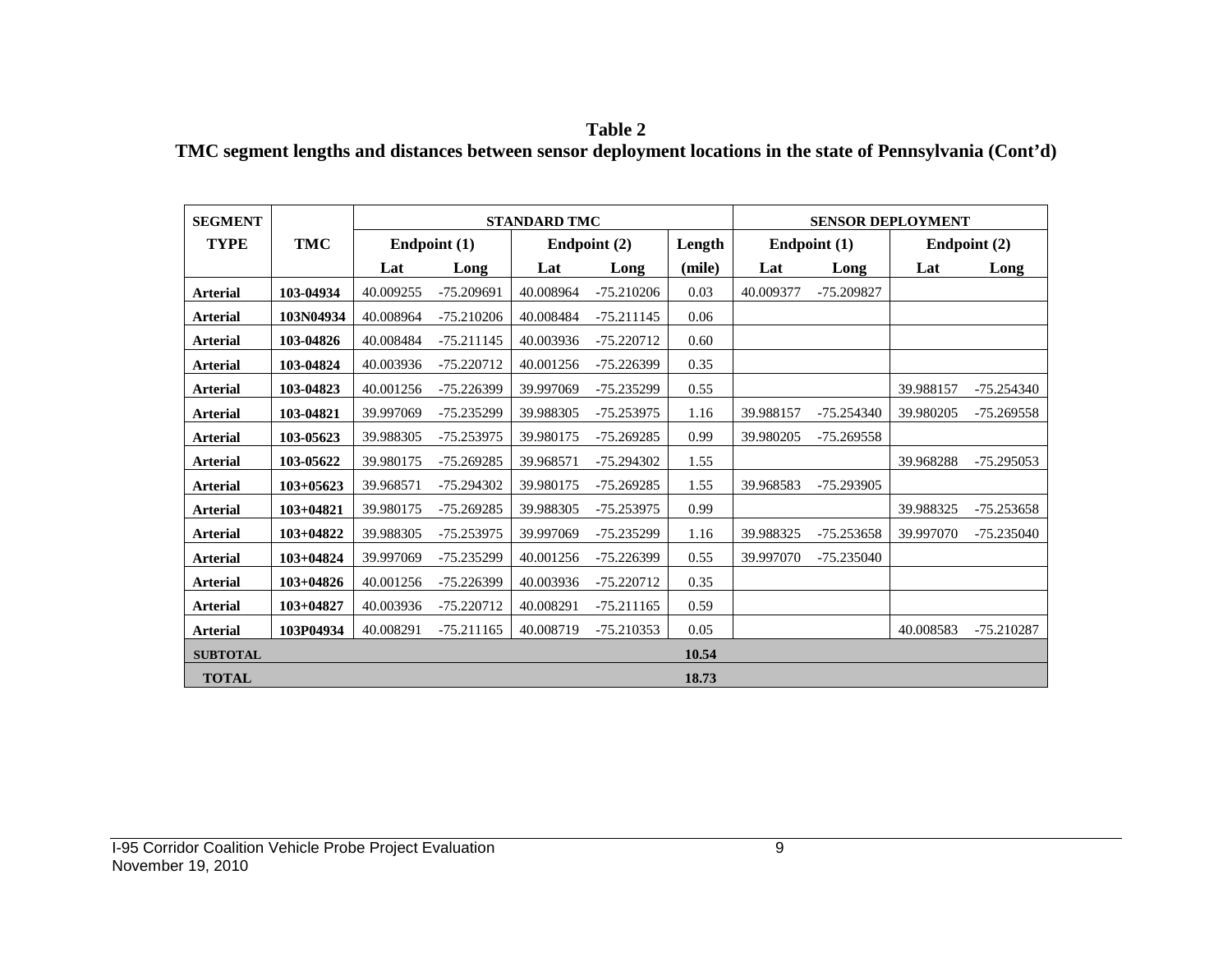**Table 3 Path segments identified for validation in Pennsylvania**

|                 |                                     |               |               | <b>STANDARD SEGMENTS INCLUDED</b> |           |           |                                             |                                                       |                 | <b>LENGTH (MILE)</b> |                     |
|-----------------|-------------------------------------|---------------|---------------|-----------------------------------|-----------|-----------|---------------------------------------------|-------------------------------------------------------|-----------------|----------------------|---------------------|
| <b>Type</b>     | <b>Validation</b><br><b>Segment</b> | TMC(1)        | TMC(2)        | TMC(3)                            | TMC(4)    | TMC(5)    | <b>STARTING AT</b>                          | <b>ENDING AT</b>                                      | <b>Standard</b> | <b>Deployment</b>    | <b>Error</b><br>(%) |
| Freeway         | PA02-0001                           | 103+04271     | 103+04272     |                                   |           |           | <b>US-1/CITY AVE/EXIT</b><br>340/EXIT 339   | <b>MONTGOMERY</b><br>DR/EXIT 341                      | 1.7             | 1.70                 | $-1.36%$            |
| Freeway         | PA02-0002                           | 103P04272     | $103 + 04273$ | 103P04273                         |           |           | <b>MONTGOMERY</b><br>DR/EXIT 341            | US-30/US-13/GIRARD<br><b>AVE/EXIT 342</b>             | 1.3             | 1.31                 | $-0.75%$            |
| Freeway         | PA02-0003                           | 103+04274     | 103P04274     |                                   |           |           | US-30/US-13/GIRARD<br>AVE/EXIT 342          | <b>SPRING GARDEN</b><br>ST/EXIT 343                   | 1.1             | 1.07                 | $-1.26%$            |
| Freeway         | PA02-0004                           | 103N04274     | 103-04273     |                                   |           |           | <b>SPRING GARDEN</b><br>ST/EXIT 343         | US-30/US-13/GIRARD<br><b>AVE/EXIT 342</b>             | 1.4             | 1.55                 | 9.59%               |
| Freeway         | PA02-0006                           | 103-04271     | 103-04270     |                                   |           |           | <b>MONTGOMERY</b><br>DR/EXIT 341            | <b>US-1/CITY AVE/EXIT</b><br>340/EXIT 339             | 1.6             | 1.73                 | 8.73%               |
| <b>Arterial</b> | PA02-0007                           | 103-04934     | 103N04934     | 103-04826                         | 103-04824 | 103-04823 | PRESIDENTIAL BLVD                           | 54TH ST (BALA<br>CYNWYD) (EAST)                       | 1.6             | 1.58                 | $-0.99%$            |
| <b>Arterial</b> | 103-04821                           | 103-04821     |               |                                   |           |           | 54TH ST (BALA<br>CYNWYD) (EAST)             | <b>US-30/LANCASTER</b><br><b>AVE</b>                  | 1.2             | 1.20                 | 3.57%               |
| <b>Arterial</b> | PA02-0008                           | 103-05623     | 103-05622     |                                   |           |           | <b>US-30/LANCASTER</b><br><b>AVE</b>        | <b>PA-3/W CHESTER</b><br><b>PIKE</b>                  | 2.5             | 2.56                 | 0.82%               |
| <b>Arterial</b> | $103+05623$                         | $103+05623$   |               |                                   |           |           | <b>PA-3/W CHESTER PIKE</b>                  | <b>HAVERFORD</b><br><b>RD/HAVERFORD</b><br><b>AVE</b> | 1.6             | 1.53                 | $-1.31%$            |
| <b>Arterial</b> | PA02-0009                           | $103 + 04821$ | $103 + 04822$ |                                   |           |           | <b>HAVERFORD</b><br><b>RD/HAVERFORD AVE</b> | 54TH ST (BALA<br>CYNWYD) (WEST)                       | 2.1             | 2.17                 | 0.99%               |
| <b>Arterial</b> | PA02-0010                           | 103+04824     | 103+04826     | 103+04827                         | 103P04934 |           | 54TH ST (BALA<br>CYNWYD) (WEST)             | <b>PRESIDENTIAL</b><br><b>BLVD</b>                    | 1.5             | 1.53                 | $-1.07%$            |
| <b>TOTAL</b>    |                                     |               |               |                                   |           |           |                                             |                                                       | 17.67           | 17.93                |                     |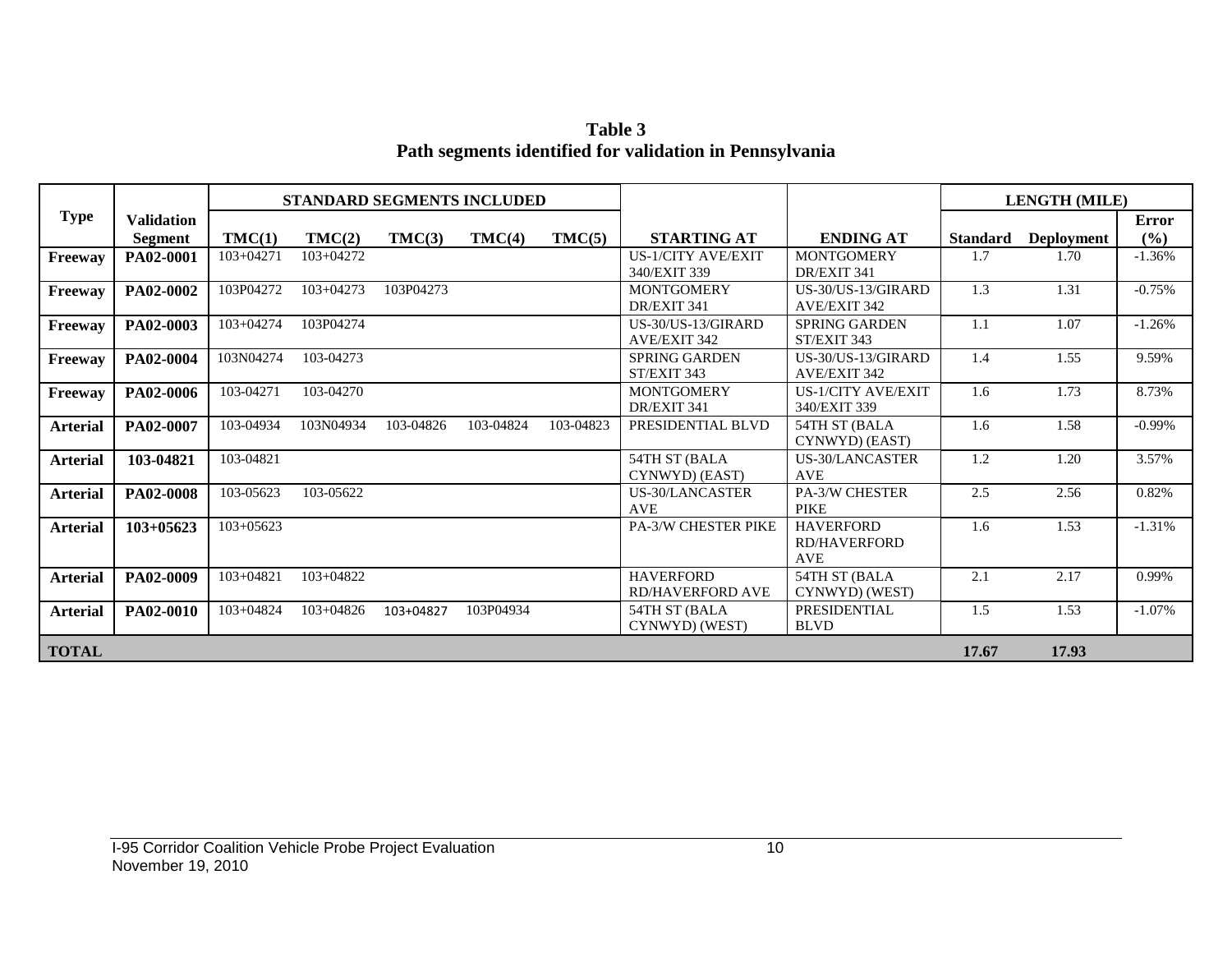#### **Table 4 Data quality measures for freeway segments greater than one mile in Pennsylvania**

|                            |                                             | <b>Data Quality Measures for</b>                           |                                             |                                                            |                |
|----------------------------|---------------------------------------------|------------------------------------------------------------|---------------------------------------------|------------------------------------------------------------|----------------|
| <b>SPEED</b><br><b>BIN</b> |                                             | 1.96 SE Band                                               | <b>Mean</b>                                 |                                                            |                |
|                            | <b>Speed</b><br><b>Error</b><br><b>Bias</b> | Average<br><b>Absolute</b><br><b>Speed</b><br><b>Error</b> | <b>Speed</b><br><b>Error</b><br><b>Bias</b> | Average<br><b>Absolute</b><br><b>Speed</b><br><b>Error</b> | No. of<br>Obs. |
| $0 - 30$                   | 2.7                                         | 4.7                                                        | 3.0                                         | 5.7                                                        | 2414           |
| $30 - 45$                  | 1.4                                         | 4.2                                                        | 1.9                                         | 5.8                                                        | 926            |
| $45 - 60$                  | $-1.0$                                      | 2.3                                                        | $-1.2$                                      | 3.9                                                        | 6947           |
| $60+$                      | $-2.2$                                      | 2.4                                                        | $-4.9$                                      | 5.3                                                        | 1284           |

#### **Table 5**

#### **Percent observations meeting data quality criteria for freeway segments greater than one mile in Pennsylvania**

|                            |                                                    | <b>Data Quality Measures for</b>                        |                                           |                                                     |                |  |  |  |  |  |
|----------------------------|----------------------------------------------------|---------------------------------------------------------|-------------------------------------------|-----------------------------------------------------|----------------|--|--|--|--|--|
| <b>SPEED</b><br><b>BIN</b> |                                                    | 1.96 SE Band                                            | Mean                                      |                                                     |                |  |  |  |  |  |
|                            | <b>Percentage</b><br>falling<br>inside the<br>band | Percentage<br>falling<br>within 5<br>mph of the<br>band | <b>Percentage</b><br>equal to the<br>mean | <b>Percentage</b><br>within 5<br>mph of the<br>mean | No. of<br>Obs. |  |  |  |  |  |
| $0 - 30$                   | 15%                                                | 71%                                                     | 0%                                        | 65%                                                 | 2414           |  |  |  |  |  |
| $30 - 45$                  | 17%                                                | 66%                                                     | $0\%$                                     | 54%                                                 | 926            |  |  |  |  |  |
| $45 - 60$                  | 37%                                                | 86%                                                     | $0\%$                                     | 75%                                                 | 6947           |  |  |  |  |  |
| $60+$                      | 36%                                                | 83%                                                     | 0%                                        | 51%                                                 | 1284           |  |  |  |  |  |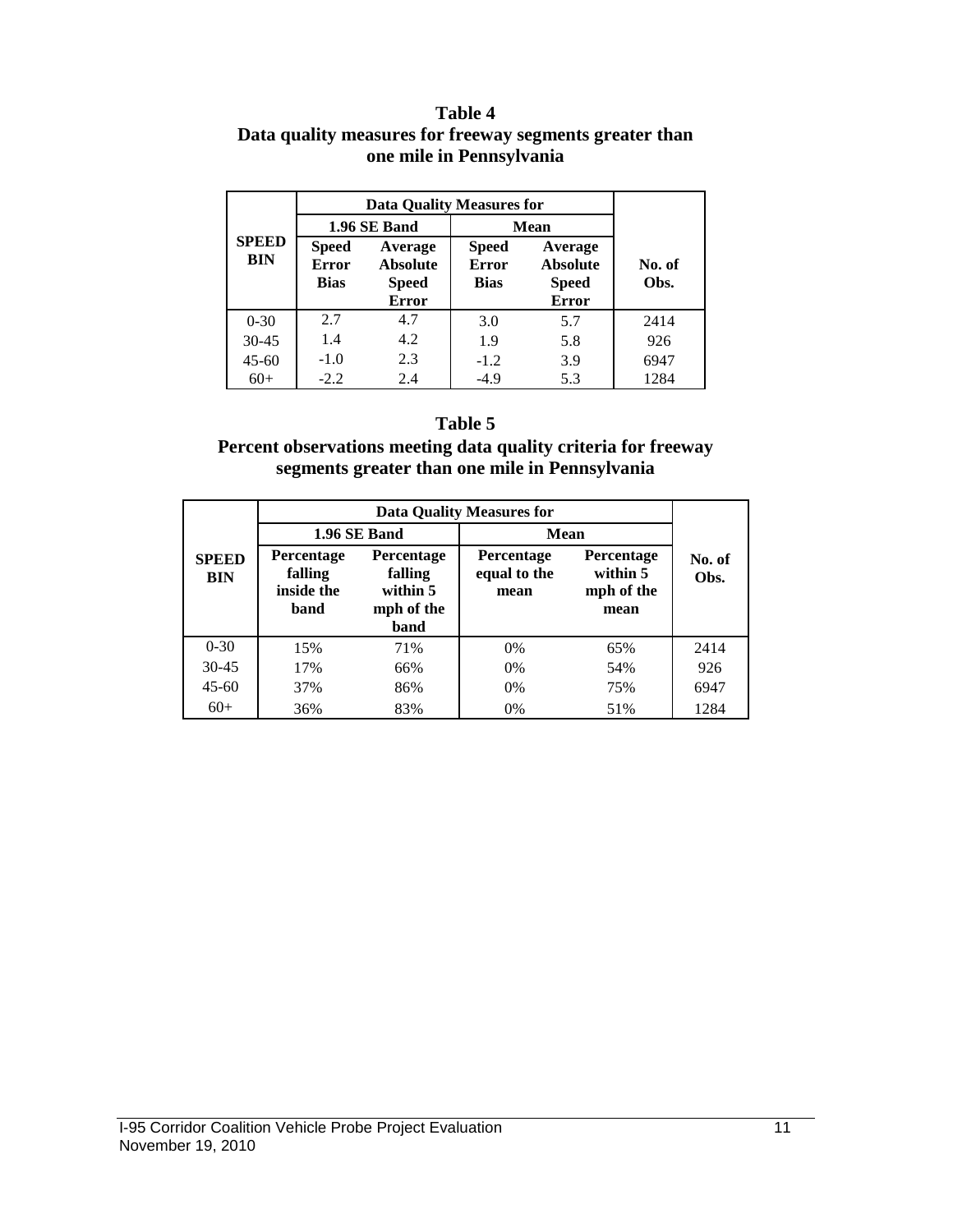|            |                      |                              |                            |                                             |                                                     | <b>Data Quality Measures for</b> |                                                  |             |
|------------|----------------------|------------------------------|----------------------------|---------------------------------------------|-----------------------------------------------------|----------------------------------|--------------------------------------------------|-------------|
|            | <b>Standard</b>      |                              |                            |                                             | 1.96 SE Band                                        | Mean                             |                                                  |             |
| <b>TMC</b> | <b>TMC</b><br>length | <b>Bluetooth</b><br>distance | <b>SPEED</b><br><b>BIN</b> | <b>Speed</b><br><b>Error</b><br><b>Bias</b> | Average<br><b>Absolute</b><br><b>Speed</b><br>Error | <b>Speed Error Bias</b>          | Average<br><b>Absolute Speed</b><br><b>Error</b> | No. of Obs. |
|            |                      |                              | $0 - 30$                   | 2.5                                         | 3.7                                                 | 3.2                              | 5.3                                              | 280         |
| PA02-0001  | 1.71                 | 1.70                         | 30-45                      | 1.7                                         | 4.3                                                 | 2.9                              | 7.1                                              | 133         |
|            |                      |                              | $45 - 60$                  | $-2.2$                                      | 3.0                                                 | $-2.6$                           | 4.7                                              | 974         |
|            |                      |                              | $60+$                      | $-2.1$                                      | 2.2                                                 | $-4.3$                           | 4.8                                              | 347         |
|            |                      |                              | $0 - 30$                   | 1.9                                         | 3.2                                                 | 2.1                              | 3.9                                              | 609         |
| PA02-0002  | 1.31                 | 1.31                         | 30-45                      | 1.1                                         | 4.2                                                 | 1.5                              | 5.8                                              | 201         |
|            |                      |                              | $45 - 60$                  | $-2.0$                                      | 2.6                                                 | $-2.7$                           | 4.4                                              | 1324        |
|            |                      |                              | $60+$                      | $-2.1$                                      | 2.1                                                 | $-5.1$                           | 5.4                                              | 418         |
|            | 1.09                 |                              | $0 - 30$                   | 0.4                                         | 2.5                                                 | 0.4                              | 3.2                                              | 391         |
| PA02-0003  |                      | 1.07                         | 30-45                      | 0.1                                         | 3.1                                                 | 0.2                              | 4.0                                              | 269         |
|            |                      |                              | $45 - 60$                  | $-2.0$                                      | 2.5                                                 | $-3.1$                           | 4.1                                              | 1182        |
|            |                      |                              | $60+$                      | $-3.6$                                      | 3.7                                                 | $-6.8$                           | 7.2                                              | 230         |
|            |                      |                              | $0 - 30$                   | 4.6                                         | 6.3                                                 | 4.7                              | 6.8                                              | 425         |
| PA02-0004  | 1.41                 | 1.55                         | 30-45                      | 1.4                                         | 4.4                                                 | 1.6                              | 5.6                                              | 180         |
|            |                      |                              | $45 - 60$                  | $-0.7$                                      | 1.7                                                 | $-1.0$                           | 3.0                                              | 1859        |
|            |                      |                              | $60+$                      | $-2.1$                                      | 2.4                                                 | $-4.9$                           | 5.3                                              | 163         |
| PA02-0006  |                      |                              | $0 - 30$                   | 3.6                                         | 6.6                                                 | 4.0                              | 8.0                                              | 709         |
|            | 1.61                 | 1.73                         | 30-45                      | 4.0                                         | 5.8                                                 | 5.3                              | 8.0                                              | 143         |
|            |                      |                              | $45 - 60$                  | 1.0                                         | 2.2                                                 | 1.9                              | 3.8                                              | 1608        |
|            |                      |                              | $60+$                      | $-0.6$                                      | 1.1                                                 | $-2.0$                           | 3.2                                              | 126         |

**Table 6 Data quality measures for individual freeway validation segments greater than one mile in the state of Pennsylvania**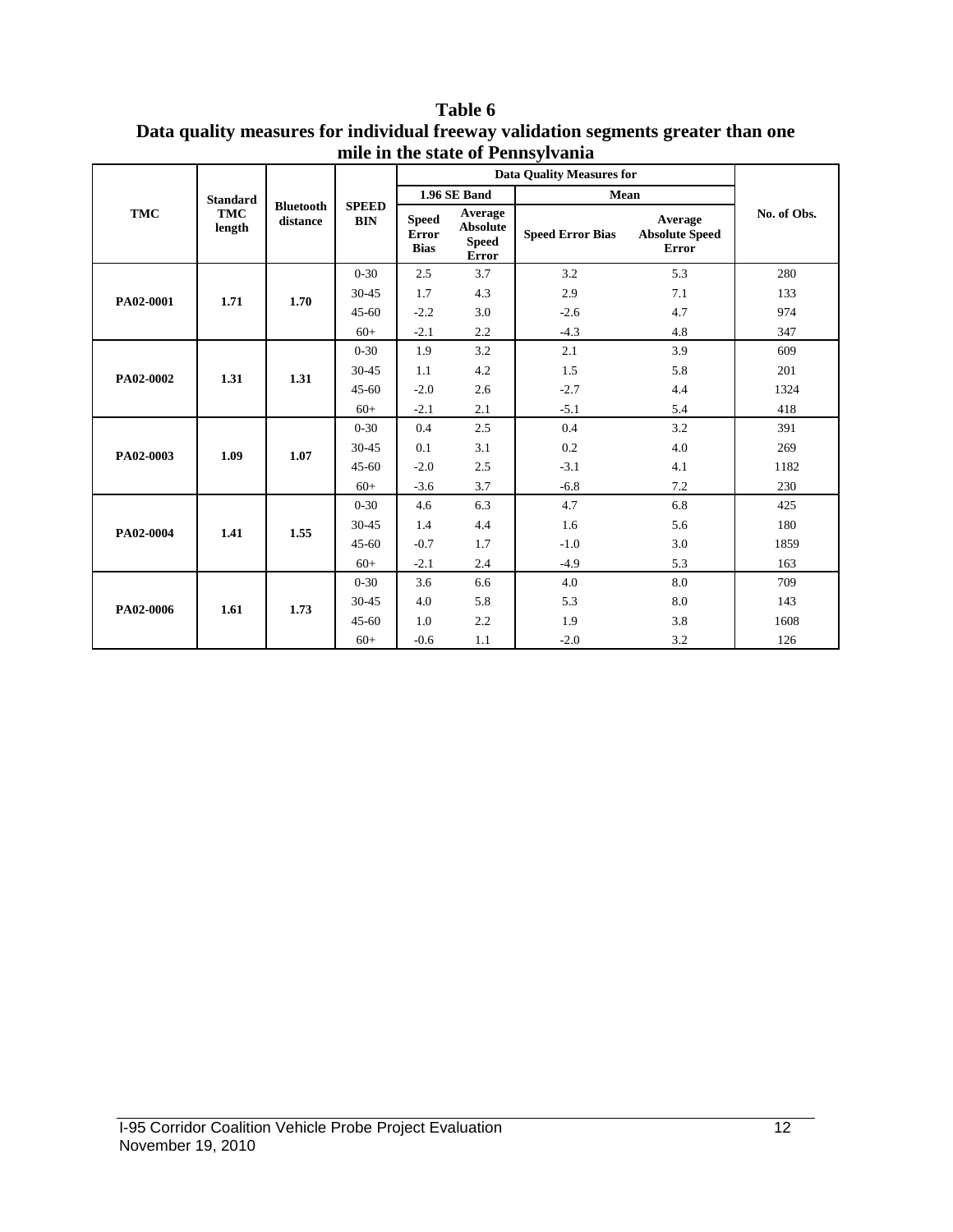#### **Table 7 Observations meeting data quality criteria for individual freeway validation segments greater than one mile in the state of Pennsylvania**

|            |                  |                                         |                                                   |                                                     | <b>Data Quality Measures for</b>                              |                                |                                          |                                               |                                                    |        |
|------------|------------------|-----------------------------------------|---------------------------------------------------|-----------------------------------------------------|---------------------------------------------------------------|--------------------------------|------------------------------------------|-----------------------------------------------|----------------------------------------------------|--------|
|            |                  |                                         |                                                   | 1.96 SE Band                                        |                                                               |                                |                                          | Mean                                          |                                                    |        |
| <b>TMC</b> |                  | <b>Speed Error Bias</b>                 |                                                   | <b>Average Absolute</b><br><b>Speed Error</b>       |                                                               |                                | <b>Speed Error Bias</b>                  | <b>Average Absolute</b><br><b>Speed Error</b> |                                                    | No. of |
|            | <b>SPEED BIN</b> | No.<br>falling<br>inside<br>the<br>band | $\frac{0}{0}$<br>falling<br>inside<br>the<br>band | No.<br>falling<br>within<br>5 mph<br>of the<br>band | $\frac{0}{0}$<br>falling<br>within<br>5 mph<br>of the<br>band | No.<br>equal<br>to the<br>mean | $\frac{0}{0}$<br>equal<br>to the<br>mean | No.<br>within<br>5 mph<br>of the<br>mean      | $\frac{0}{0}$<br>within<br>5 mph<br>of the<br>mean | Obs.   |
|            | $0 - 30$         | 79                                      | 28%                                               | 220                                                 | 79%                                                           | $\Omega$                       | 0%                                       | 192                                           | 69%                                                | 280    |
| PA02-0001  | 30-45            | 37                                      | 28%                                               | 88                                                  | 66%                                                           | $\mathbf{0}$                   | 0%                                       | 62                                            | 47%                                                | 133    |
|            | $45 - 60$        | 377                                     | 39%                                               | 787                                                 | 81%                                                           | $\mathbf{0}$                   | 0%                                       | 682                                           | 70%                                                | 974    |
|            | $60+$            | 141                                     | 41%                                               | 293                                                 | 84%                                                           | $\mathbf{0}$                   | 0%                                       | 212                                           | 61%                                                | 347    |
| PA02-0002  | $0 - 30$         | 89                                      | 15%                                               | 490                                                 | 80%                                                           | $\Omega$                       | 0%                                       | 460                                           | 76%                                                | 609    |
|            | 30-45            | 36                                      | 18%                                               | 131                                                 | 65%                                                           | $\mathbf{0}$                   | 0%                                       | 100                                           | 50%                                                | 201    |
|            | $45 - 60$        | 565                                     | 43%                                               | 1115                                                | 84%                                                           | $\mathbf{0}$                   | 0%                                       | 961                                           | 73%                                                | 1324   |
|            | $60+$            | 163                                     | 39%                                               | 362                                                 | 87%                                                           | $\Omega$                       | 0%                                       | 212                                           | 51%                                                | 418    |
|            | $0 - 30$         | 70                                      | 18%                                               | 324                                                 | 83%                                                           | $\Omega$                       | 0%                                       | 309                                           | 79%                                                | 391    |
| PA02-0003  | 30-45            | 35                                      | 13%                                               | 210                                                 | 78%                                                           | $\mathbf{0}$                   | 0%                                       | 192                                           | 71%                                                | 269    |
|            | $45 - 60$        | 334                                     | 28%                                               | 1007                                                | 85%                                                           | $\mathbf{0}$                   | 0%                                       | 847                                           | 72%                                                | 1182   |
|            | $60+$            | 39                                      | 17%                                               | 156                                                 | 68%                                                           | $\Omega$                       | 0%                                       | 50                                            | 22%                                                | 230    |
|            | $0 - 30$         | 35                                      | 8%                                                | 289                                                 | 68%                                                           | $\Omega$                       | 0%                                       | 279                                           | 66%                                                | 425    |
| PA02-0004  | 30-45            | 27                                      | 15%                                               | 113                                                 | 63%                                                           | $\mathbf{0}$                   | 0%                                       | 99                                            | 55%                                                | 180    |
|            | $45 - 60$        | 741                                     | 40%                                               | 1672                                                | 90%                                                           | $\mathbf{0}$                   | 0%                                       | 1552                                          | 83%                                                | 1859   |
|            | $60+$            | 51                                      | 31%                                               | 138                                                 | 85%                                                           | $\mathbf{0}$                   | 0%                                       | 71                                            | 44%                                                | 163    |
|            | $0 - 30$         | 96                                      | 14%                                               | 401                                                 | 57%                                                           | $\Omega$                       | 0%                                       | 318                                           | 45%                                                | 709    |
| PA02-0006  | $30 - 45$        | 25                                      | 17%                                               | 65                                                  | 45%                                                           | $\mathbf{0}$                   | 0%                                       | 45                                            | 31%                                                | 143    |
|            | $45 - 60$        | 544                                     | 34%                                               | 1400                                                | 87%                                                           | 1                              | 0%                                       | 1166                                          | 73%                                                | 1608   |
|            | $60+$            | 73                                      | 58%                                               | 120                                                 | 95%                                                           | $\mathbf{0}$                   | 0%                                       | 109                                           | 87%                                                | 126    |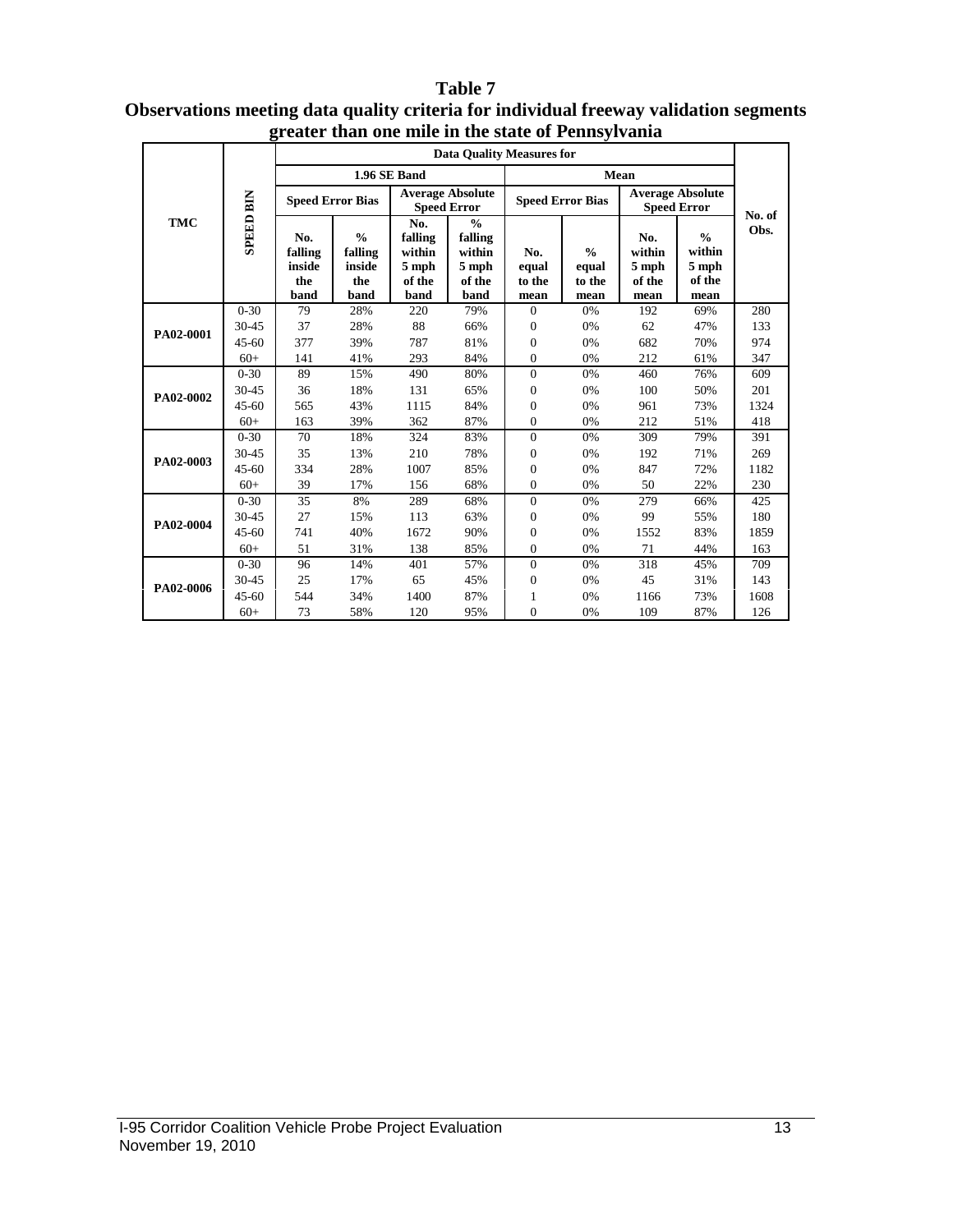

**Figure 2 Speed error bias for freeway segments greater than one mile in Pennsylvania**



**Figure 3 Average absolute speed error for freeway segments greater than one mile in Pennsylvania**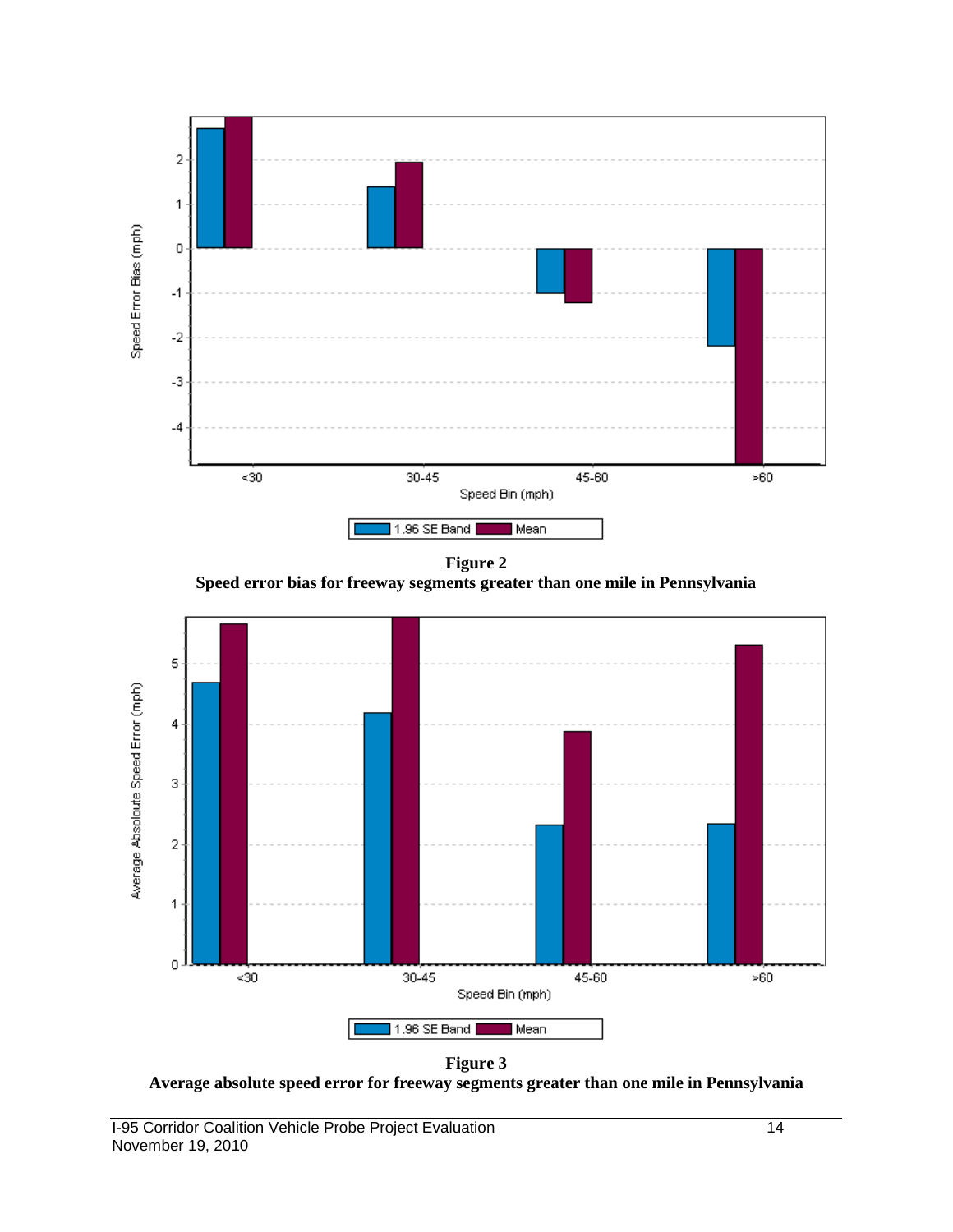### *Analysis of Results for Arterials*

Travel time samples collected along US Route 1 were compared with travel time and speed data reported by INRIX as part of this project. The arterial data is included for informational purposes noting that INRIX has volunteered arterial data at no cost to the Coalition for the first three years, and that the method to evaluate quality on arterial roadways has not been fully evaluated. The Coalition is currently in the process of developing appropriate quality metrics and validation methods.

Table 8 summarizes the data quality measures obtained as a result of comparison between Bluetooth and all reported INRIX speeds on six arterial segments considered in this round of validations. In speed bin below 45mph, INRIX data meets the freeway data quality measures set forth in the contract when errors are measured as a distance from the 1.96 times the standard error band. In addition, data quality measures in the 45 to 60 mph speed bin are based on a very small number of observations which is compatible with the posted speed limits on the arterial segments in question.

Table 9 shows the percentage of the time intervals that fall within 5 mph of the SEM band and the mean for each speed bin for all arterial segments in Pennsylvania. Tables 10 and 11 present detailed data for individual arterial segments in Pennsylvania in similar format as Tables 8 and 9, respectively. Note that for some segments and in some speed bins the comparison results may not be reliable due to small number of observations.

Figures 4 and 5 show the overall speed error biases for different speed bins, and the average absolute speed errors for all considered arterial segments in Pennsylvania, respectively. These figures correspond to Table 8.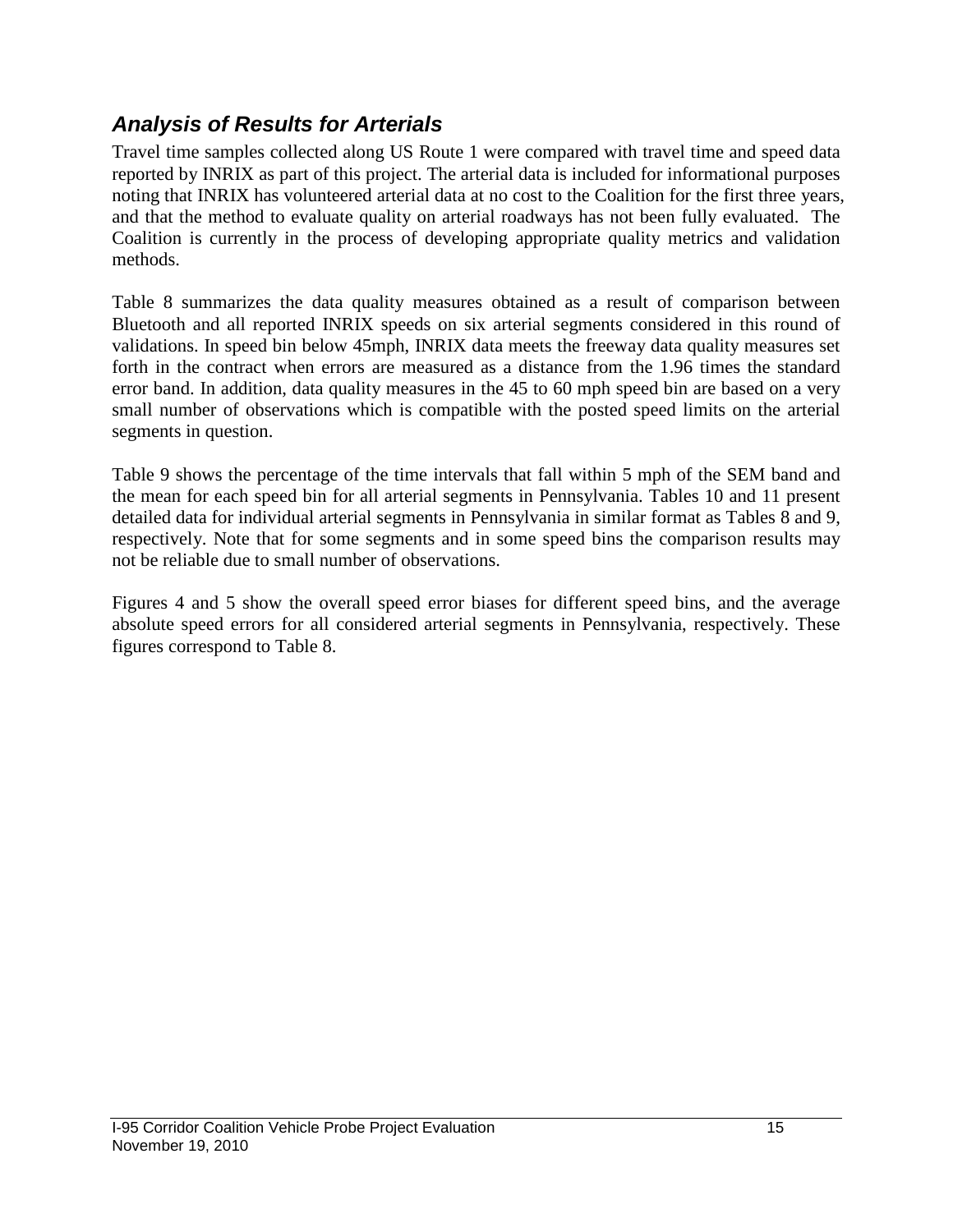#### **Table 8 Data quality measures for arterial segments greater than one mile in Pennsylvania**

| <b>SPEED</b><br><b>BIN</b> | <b>Data Quality Measures for</b>            |                                                            |                                             |                                                            |                |
|----------------------------|---------------------------------------------|------------------------------------------------------------|---------------------------------------------|------------------------------------------------------------|----------------|
|                            |                                             | 1.96 SE Band                                               | <b>Mean</b>                                 |                                                            |                |
|                            | <b>Speed</b><br><b>Error</b><br><b>Bias</b> | Average<br><b>Absolute</b><br><b>Speed</b><br><b>Error</b> | <b>Speed</b><br><b>Error</b><br><b>Bias</b> | Average<br><b>Absolute</b><br><b>Speed</b><br><b>Error</b> | No. of<br>Obs. |
| $0 - 30$                   | 2.1                                         | 2.3                                                        | 4.1                                         | 4.8                                                        | 5221           |
| $30 - 45$                  | $-7.3$                                      | 7.4                                                        | $-9.9$                                      | 10.1                                                       | 1982           |
| $45 - 60$<br>$60+$         | $-13.7$                                     | 13.7                                                       | $-16.6$                                     | 16.6                                                       | $3*$           |

\*Results in the specified row may not be reliable due to small number of observations

#### **Table 9**

#### **Percent observations meeting data quality criteria for arterial segments greater than one mile in Pennsylvania**

|                            | <b>Data Quality Measures for</b>                   |                                                         |                                           |                                              |                |  |  |
|----------------------------|----------------------------------------------------|---------------------------------------------------------|-------------------------------------------|----------------------------------------------|----------------|--|--|
|                            |                                                    | 1.96 SE Band                                            | <b>Mean</b>                               |                                              |                |  |  |
| <b>SPEED</b><br><b>BIN</b> | <b>Percentage</b><br>falling<br>inside the<br>band | Percentage<br>falling<br>within 5<br>mph of the<br>band | <b>Percentage</b><br>equal to the<br>mean | Percentage<br>within 5<br>mph of the<br>mean | No. of<br>Obs. |  |  |
| $0 - 30$                   | 36%                                                | 84%                                                     | 0%                                        | 60%                                          | 5221           |  |  |
| $30 - 45$                  | 17%                                                | 39%                                                     | 0%                                        | 24%                                          | 1982           |  |  |
| $45 - 60$                  | $0\%$                                              | 0%                                                      | 0%                                        | 0%                                           | $3*$           |  |  |
| $60+$                      |                                                    |                                                         |                                           |                                              |                |  |  |

\*Results in the specified row may not be reliable due to small number of observations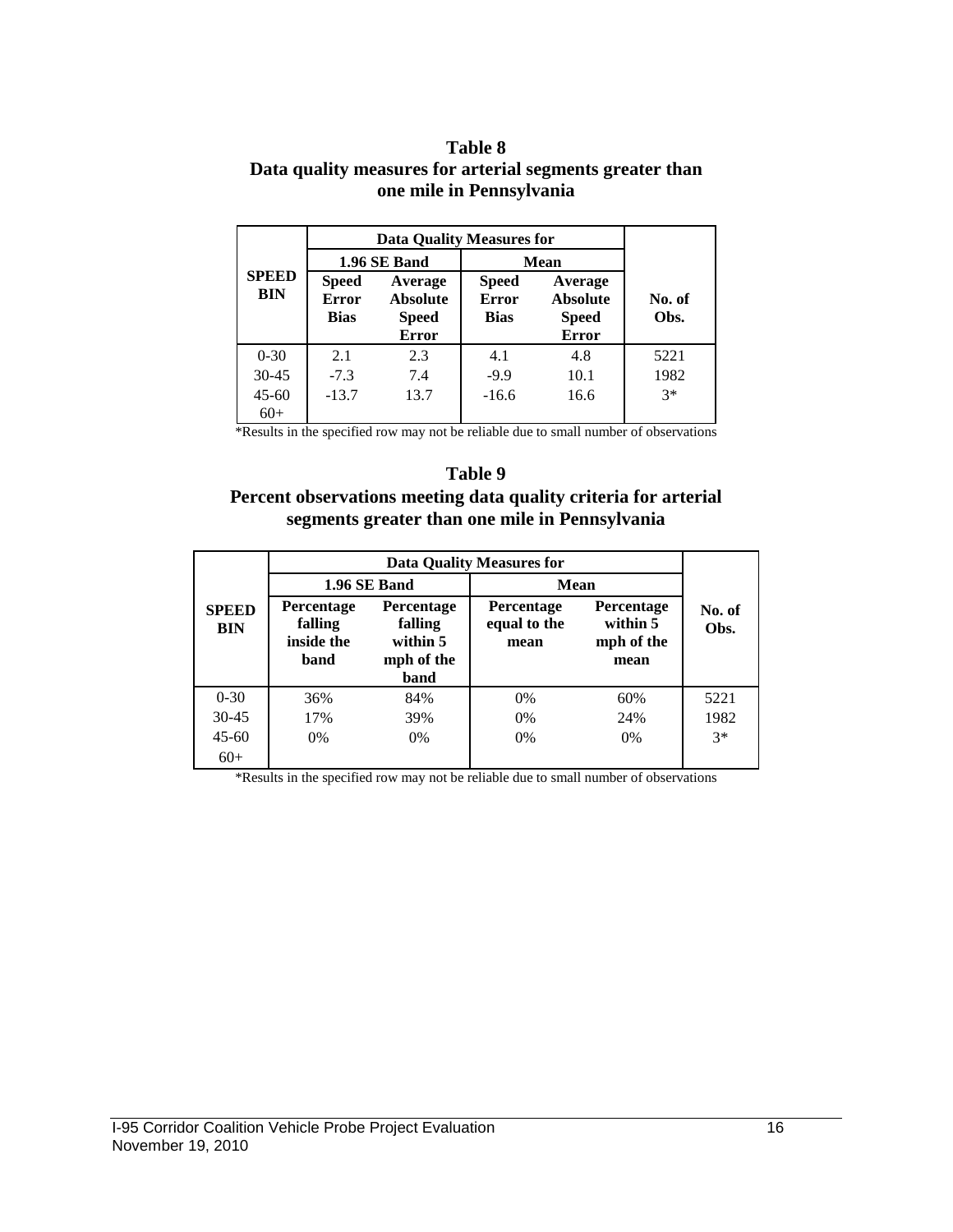#### **Table 10 Data quality measures for individual arterial validation segments greater than one mile in the state of Pennsylvania**

|             |                               |                              |                            | <b>Data Quality Measures for</b>            |                                                     |                                      |                                                            |                |
|-------------|-------------------------------|------------------------------|----------------------------|---------------------------------------------|-----------------------------------------------------|--------------------------------------|------------------------------------------------------------|----------------|
| <b>TMC</b>  |                               |                              | <b>SPEED</b><br><b>BIN</b> |                                             | 1.96 SE Band                                        |                                      | Mean                                                       |                |
|             | <b>Standard TMC</b><br>length | <b>Bluetooth</b><br>distance |                            | <b>Speed</b><br><b>Error</b><br><b>Bias</b> | Average<br>Absolute<br><b>Speed</b><br><b>Error</b> | <b>Speed</b><br>Error<br><b>Bias</b> | Average<br><b>Absolute</b><br><b>Speed</b><br><b>Error</b> | No. of<br>Obs. |
|             | 1.55                          | 1.53                         | $0 - 30$                   | 0.9                                         | 1.1                                                 | 3.4                                  | 4.3                                                        | 660            |
| $103+05623$ |                               |                              | $30 - 45$                  | $-1.1$                                      | 1.3                                                 | $-2.7$                               | 3.8                                                        | 332            |
|             |                               |                              | $45 - 60$                  |                                             |                                                     |                                      |                                                            |                |
|             |                               |                              | $60+$                      |                                             |                                                     |                                      |                                                            |                |
|             |                               | 1.20                         | $0 - 30$                   | $-2.4$                                      | 2.5                                                 | $-3.2$                               | 6.3                                                        | 91             |
| 103-04821   | 1.16                          |                              | $30 - 45$                  | $-9.3$                                      | 9.3                                                 | $-12.1$                              | 12.1                                                       | 1498           |
|             |                               |                              | $45 - 60$                  | $-13.7$                                     | 13.7                                                | $-16.6$                              | 16.6                                                       | $3*$           |
|             |                               |                              | $60+$                      |                                             |                                                     |                                      |                                                            |                |
|             | 1.60                          | 1.58                         | $0 - 30$                   | 3.3                                         | 3.4                                                 | 5.3                                  | 5.5                                                        | 1399           |
| PA02-0007   |                               |                              | $30 - 45$                  |                                             |                                                     |                                      |                                                            |                |
|             |                               |                              | $45 - 60$                  |                                             |                                                     |                                      |                                                            |                |
|             |                               |                              | $60+$                      |                                             |                                                     |                                      |                                                            |                |
|             | 2.53                          | 2.56                         | $0 - 30$                   | 0.4                                         | 0.7                                                 | 2.0                                  | 3.4                                                        | 533            |
| PA02-0008   |                               |                              | $30 - 45$                  | $-1.8$                                      | 1.9                                                 | $-3.4$                               | 3.6                                                        | 145            |
|             |                               |                              | $45 - 60$                  |                                             |                                                     |                                      |                                                            |                |
|             |                               |                              | $60+$                      |                                             |                                                     |                                      |                                                            |                |
|             | 2.15<br>1.54                  | 2.17<br>1.53                 | $0 - 30$                   | 2.3                                         | 2.5                                                 | 4.2                                  | 4.6                                                        | 1048           |
| PA02-0009   |                               |                              | $30 - 45$                  | $-0.1$                                      | 0.1                                                 | $-0.4$                               | 0.7                                                        | $3*$           |
|             |                               |                              | $45 - 60$                  |                                             |                                                     |                                      |                                                            |                |
|             |                               |                              | $60+$                      |                                             |                                                     |                                      |                                                            |                |
|             |                               |                              | $0 - 30$                   | 2.1                                         | 2.3                                                 | 4.3                                  | 5.0                                                        | 1490           |
| PA02-0010   |                               |                              | 30-45                      | $-7.7$                                      | 7.7                                                 | $-9.0$                               | 9.0                                                        | $4*$           |
|             |                               |                              | $45 - 60$                  |                                             |                                                     |                                      |                                                            |                |
|             |                               |                              | $60+$                      |                                             |                                                     |                                      |                                                            |                |

\*Results in the specified row may not be reliable due to small number of observations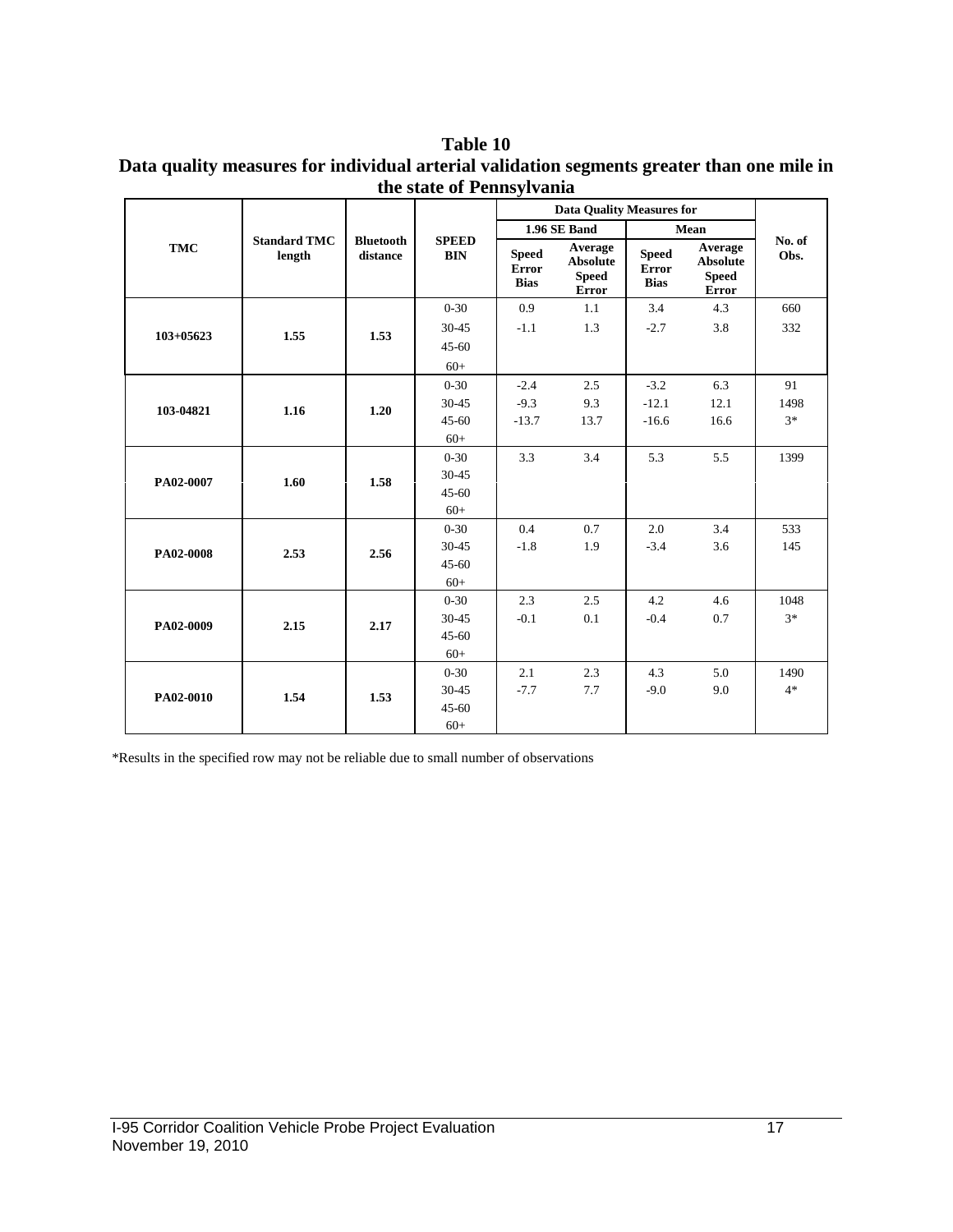|               |                                         | <b>Data Quality Measures for</b>        |                                                   |                                                       |                                                               |                                                |                                          |                                               |                                                    |                    |
|---------------|-----------------------------------------|-----------------------------------------|---------------------------------------------------|-------------------------------------------------------|---------------------------------------------------------------|------------------------------------------------|------------------------------------------|-----------------------------------------------|----------------------------------------------------|--------------------|
| <b>TMC</b>    | <b>SPEED BIN</b>                        | 1.96 SE Band                            |                                                   |                                                       |                                                               | Mean                                           |                                          |                                               |                                                    |                    |
|               |                                         | <b>Speed Error Bias</b>                 |                                                   | <b>Average Absolute</b><br><b>Speed Error</b>         |                                                               | <b>Speed Error Bias</b>                        |                                          | <b>Average Absolute</b><br><b>Speed Error</b> |                                                    | No. of             |
|               |                                         | No.<br>falling<br>inside<br>the<br>band | $\frac{0}{0}$<br>falling<br>inside<br>the<br>band | No.<br>falling<br>within<br>$5$ mph<br>of the<br>band | $\frac{0}{0}$<br>falling<br>within<br>5 mph<br>of the<br>band | No.<br>equal<br>to the<br>mean                 | $\frac{0}{0}$<br>equal<br>to the<br>mean | No.<br>within<br>5 mph<br>of the<br>mean      | $\frac{0}{0}$<br>within<br>5 mph<br>of the<br>mean | Obs.               |
| $103 + 05623$ | $0 - 30$<br>30-45<br>$45 - 60$<br>$60+$ | 393<br>184                              | 60%<br>55%                                        | 624<br>305                                            | 95%<br>92%                                                    | 1<br>$\mathbf{0}$                              | 0%<br>0%                                 | 453<br>242                                    | 69%<br>73%                                         | 660<br>332         |
| 103-04821     | $0 - 30$<br>30-45<br>$45 - 60$<br>$60+$ | 44<br>88<br>$\overline{0}$              | 48%<br>6%<br>0%                                   | 70<br>324<br>$\mathbf{0}$                             | 77%<br>22%<br>0%                                              | $\mathbf{0}$<br>$\overline{0}$<br>$\mathbf{0}$ | 0%<br>0%<br>0%                           | 34<br>118<br>$\mathbf{0}$                     | 37%<br>8%<br>0%                                    | 91<br>1498<br>$3*$ |
| PA02-0007     | $0 - 30$<br>30-45<br>$45 - 60$<br>$60+$ | 240                                     | 17%                                               | 1021                                                  | 73%                                                           | $\mathbf{1}$                                   | 0%                                       | 681                                           | 49%                                                | 1399               |
| PA02-0008     | $0 - 30$<br>30-45<br>$45 - 60$<br>$60+$ | 346<br>56                               | 65%<br>39%                                        | 526<br>131                                            | 99%<br>90%                                                    | $\mathbf{0}$<br>$\mathbf{0}$                   | 0%<br>0%                                 | 419<br>107                                    | 79%<br>74%                                         | 533<br>145         |
| PA02-0009     | $0 - 30$<br>30-45<br>$45 - 60$<br>$60+$ | 291<br>$\mathbf{1}$                     | 28%<br>33%                                        | 886<br>3                                              | 85%<br>100%                                                   | $\theta$<br>$\mathbf{0}$                       | 0%<br>0%                                 | 707<br>3                                      | 67%<br>100%                                        | 1048<br>$3*$       |
| PA02-0010     | $0 - 30$<br>30-45<br>$45 - 60$<br>$60+$ | 541<br>$\overline{0}$                   | 36%<br>0%                                         | 1244<br>1                                             | 83%<br>25%                                                    | $\mathbf{1}$<br>$\overline{0}$                 | 0%<br>0%                                 | 855<br>$\mathbf{0}$                           | 57%<br>0%                                          | 1490<br>$4*$       |

**Table 11 Observations meeting data quality criteria for individual arterial validation segments greater than one mile in the state of Pennsylvania**

\*Results in the specified row may not be reliable due to small number of observations